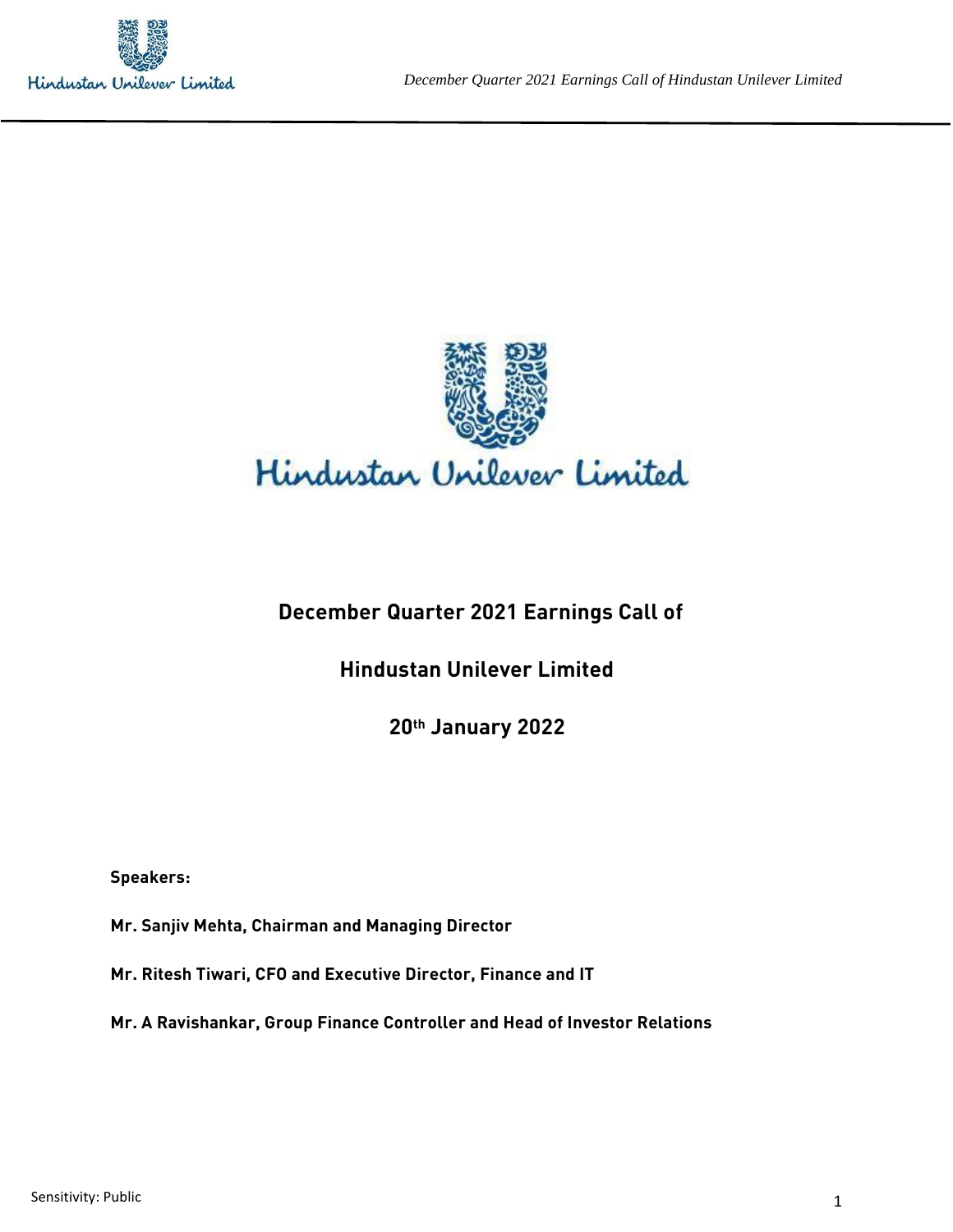

#### **Operator**

Ladies and gentlemen, good day, and welcome to Hindustan Unilever Limited conference call for the results for quarter and nine months ended  $31st$  December 2021. Please note that this conference is being recorded.

I now hand the conference over to Mr. A. Ravishankar, Group Controller and Head of Investor Relations. Thank you and over to you sir

#### **A. Ravishankar** *Hindustan Unilever Limited*

Thank you, Faizan. Good evening, everyone, and welcome to the conference call of Hindustan Unilever Limited. We will be covering this evening the results for the quarter and 9 months ended 31st December 2021. On the call with me from HUL is Mr. Sanjiv Mehta, Chairman and Managing Director; and Mr. Ritesh Tiwari, Chief Financial Officer, HUL. We hope that you are staying safe and healthy. We'll start the presentation with Sanjiv talking about our performance in this quarter, perspective on the operating environment and our outlook for the near term. Ritesh will then share deeper insights into our performance for the quarter with category highlights.

Before we get started, I would like to draw your attention to the safe harbor statement included in the presentation for good order sake. With that, over to you, Sanjiv.

#### **Sanjiv Mehta** *Hindustan Unilever Limited*

With good health and a lot of happiness, thanks a ton for joining us today. And I do hope not only you, but all your loved ones remain safe and well.

Let me begin by talking about our performance in this quarter and then cover the market environment and the strategy to navigate through the challenges. We have delivered what we certainly believe a strong all-round performance in this quarter. It's a result of our strategic clarity, strength of our brands, operational excellence and dynamic management of our business in an environment which has been changing rapidly. Our domestic consumer business grew 11%, significantly ahead of the market, resulting in handsome market share gains. More importantly, we have been able to build on our momentum and consistently step-up our growths when seen from a 2-year lens. In December quarter'21, our 2-year sales CAGR was 9%, an increase from the 7% we had in September quarter, and the 2% in June quarter'21. I will talk more about it in the subsequent slide. Moving on to profitability. EBITDA margin in the quarter increased by 100 bps compared to December quarter '20, driven by prudent financial management led by increased focus on cost savings and incremental pricing based on the strength of our brands.

Now what we have done here is to unpeel the 2-year CAGR at a category level for a better appreciation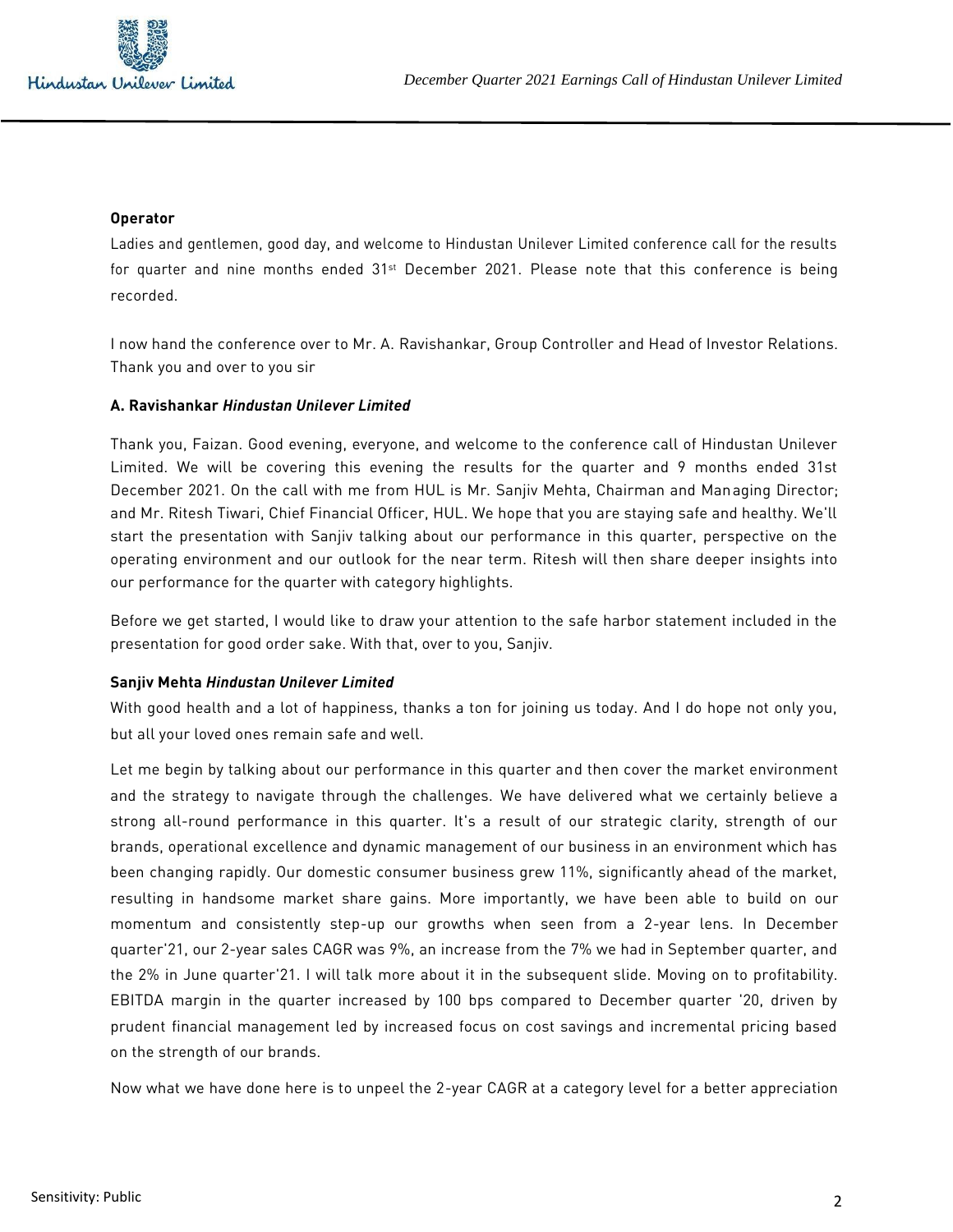

of the quality of growth. It is a wonderful sight to see all parts of our portfolio contributing to a robust 2-year CAGR. Starting from the left side of the chart, you can see that our big categories like Fabric Wash, Beverages and Skin Cleansing have delivered a very strong double-digit 2-year CAGR. Household Care and Ice Creams have done exceedingly well and also delivered a robust double-digit 2 year CAGR. So around two-thirds of our portfolio is growing double-digit CAGR. Another 30% of our portfolio, which includes categories like Skin Care, Hair Care, Foods and Oral, have grown in high to mid-single digits. Rest 3% of our portfolio, which includes COVID-impacted categories of Color Cosmetics and Water, had relatively soft performance over the 2-year horizon.

I have said this earlier and cannot stress enough that in times of such high inflation and uncertain operating environment, it is extremely important to look at our business from the lens of competitive growth and whether we are retaining and growing our consumer franchise. In this regard, I'm extremely pleased to see that our consistent strong performance has translated into handsome market share gains. We have seen the highest year-on-year share gains in more than a decade. These gains are broad-based, and we have gained in all our divisions and both in urban and rural markets across all our regions. Share gains have come not only in the mass segment, but also in the premium and popular segment. In fact, our market share gain in the premium segment is at levels similar to our gains in the mass segment. The pandemic, while it has tested us, has made us stronger, more agile and much more resilient as a business. We clearly are cementing our market leadership.

The world has never had a clearer view of the environmental challenges that faced all of us. The need for action has never been greater. We know we have a big role to play. We're a company of brands and people with a clear purpose to make sustainable living commonplace.

One of the biggest challenges that all of us face is that of plastic waste. Plastic is a very versatile packaging medium that helps us get our products to consumers safely and efficiently. It's often the lowest carbon footprint option compared to other materials, yet far too much plastic ends up in our environment. To give you some numbers, India consumes an estimated 16.5 million tonnes of plastic annually. Around 70% of this ends up being discarded and remains in the environment. We need to minimize this plastic waste and create a waste-free future for the next generation.

To achieve this, we have set ambitious targets which would all be attained by 2025.

First, we will help collect from the environmental and process more plastic packaging waste than the plastic we use in the packaging of goods we sell. All our plastic packaging will be fully reusable, recyclable or compostable. And lastly, we will reduce the amount of virgin plastic we use in our packaging through use of recycled materials and other means. We continue to make good progress.

In calendar year 2021, we became plastic neutral, i.e., we have collected and processed more plastic packaging than the plastic we used in the goods we sell. Our program is not limited to a few cities, but we have a pan-India network spanning 160 locations. We are perhaps the only company of this size and scale to do this in every state and union territory of India.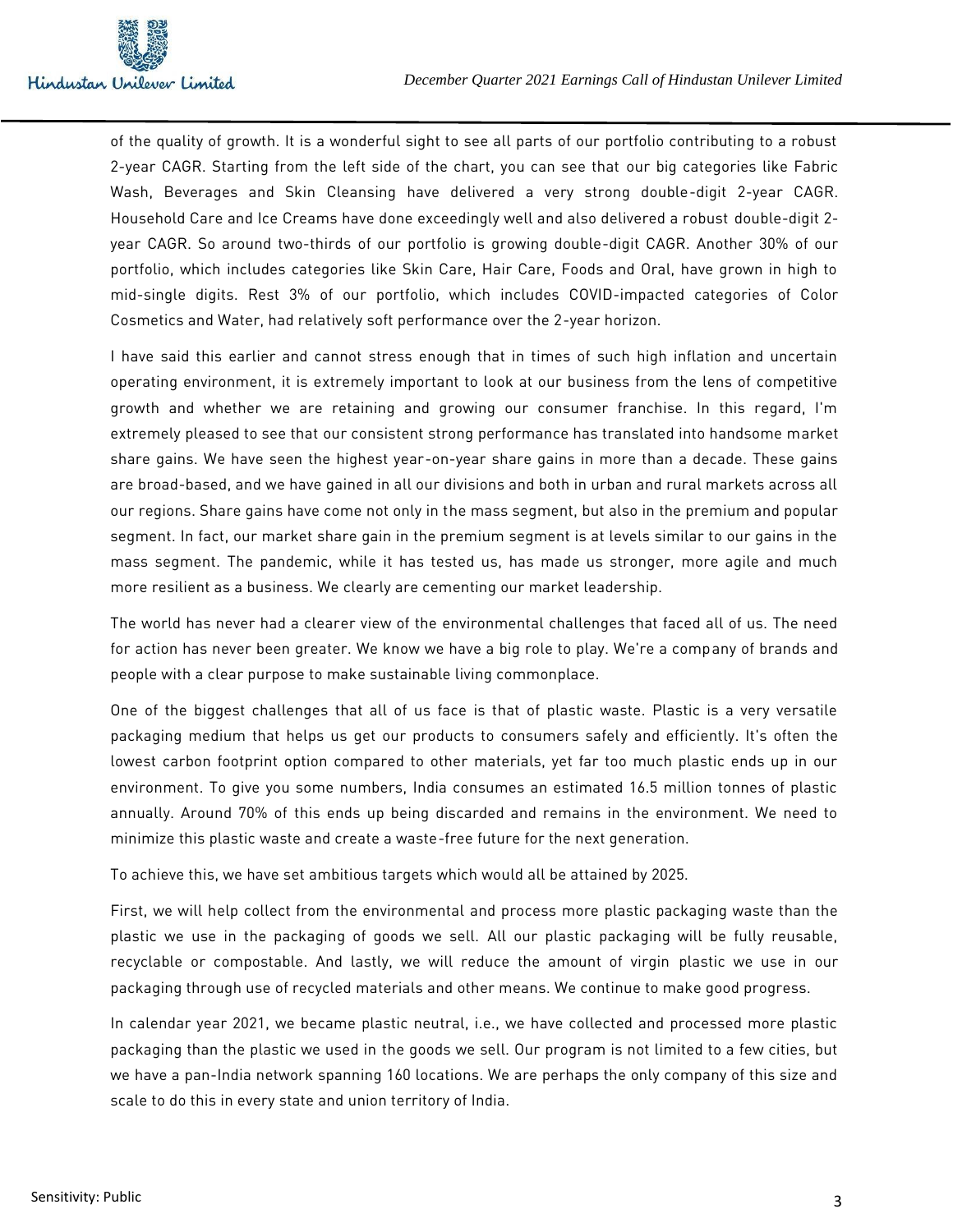

We have a framework called 'Less Plastic, Better Plastic, No Plastic' with which we evaluate our plastic footprint. Let me talk about a few examples. The first is an example of where we have reduced virgin plastic usage by replacing them with post-consumer recycled plastic, what we call as PCR. Bottles used for Vim Dishwash, Surf excel Matic, Surf excel Easy Wash, Rin Matic and Comfort are made with 50% PCR. Our Sunsilk and TRESemmé shampoo bottles, Vaseline Body Lotion bottles also have recycled plastic incorporated.

Last quarter, we spoke about the Smart Fill vending machine, which offers an innovative option to consumer to reuse plastic bottles by refilling their favorite Home Care liquids. We are already seeing encouraging signs from this pilot, and we intend to scale this up in future. We're also transitioning soap wrappers and shampoo sachets to recyclable structures. Another example is Lakmé, where we have created a refillable product, the Lakmé Absolute Perfect Radiance Day Creme. The Combi Pack consists of the main product and the refill pack. Consumers can order a refill pack once the product is consumed and thus save on plastic packaging.

Ritesh will cover our in-quarter performance in more detail in his section. Let me now spend some time talking about the operating environment and our outlook.

After 2 devastating waves of COVID, Indian economy is on the path to recovery. Several sectors of the economy are back to pre-pandemic levels of output. However, the recovery is still in the making with different parts of the economy improving at varying pace. From an FMCG market lens, and here I'm talking about the FMCG categories in which HUL operates, we are seeing a moderation in the market growth. We had cautioned about rural growth in our September quarter earnings call, and we do see the deceleration taking hold. With very high levels of inflation that consumers are witnessing volumes in market have declined, and this decline is more accentuated in the rural markets and in those categories which have been impacted more by the commodity inflation.

Commodity inflation continues to be a significant headwind for the industry. Palm oil remains at historic highs, while crude has rallied by more than 70% in the last year. Packaging feedstocks have also inflated significantly.

Appearance of the Omicron variant even before the economy has completely recovered from the shocks of the previous 2 waves has made the environment more challenging. COVID cases are rising, and it is a reminder for all of us that the pandemic is not yet over. We should definitely not throw caution to the wind, and we should continue to take all the precautions.

In these challenging circumstances, I'm confident that a clear and compelling strategy, together with our growth fundamentals for operational excellence, will hold us in good stead. We remain focused to deliver our 4G growth agenda, growth that is consistent, competitive, profitable and responsible. As seasoned sailors, we will dynamically adjust our sales and navigate through the turbulent external environment.

We are well positioned. The nearly 2 years of pandemic has made us a stronger, better business which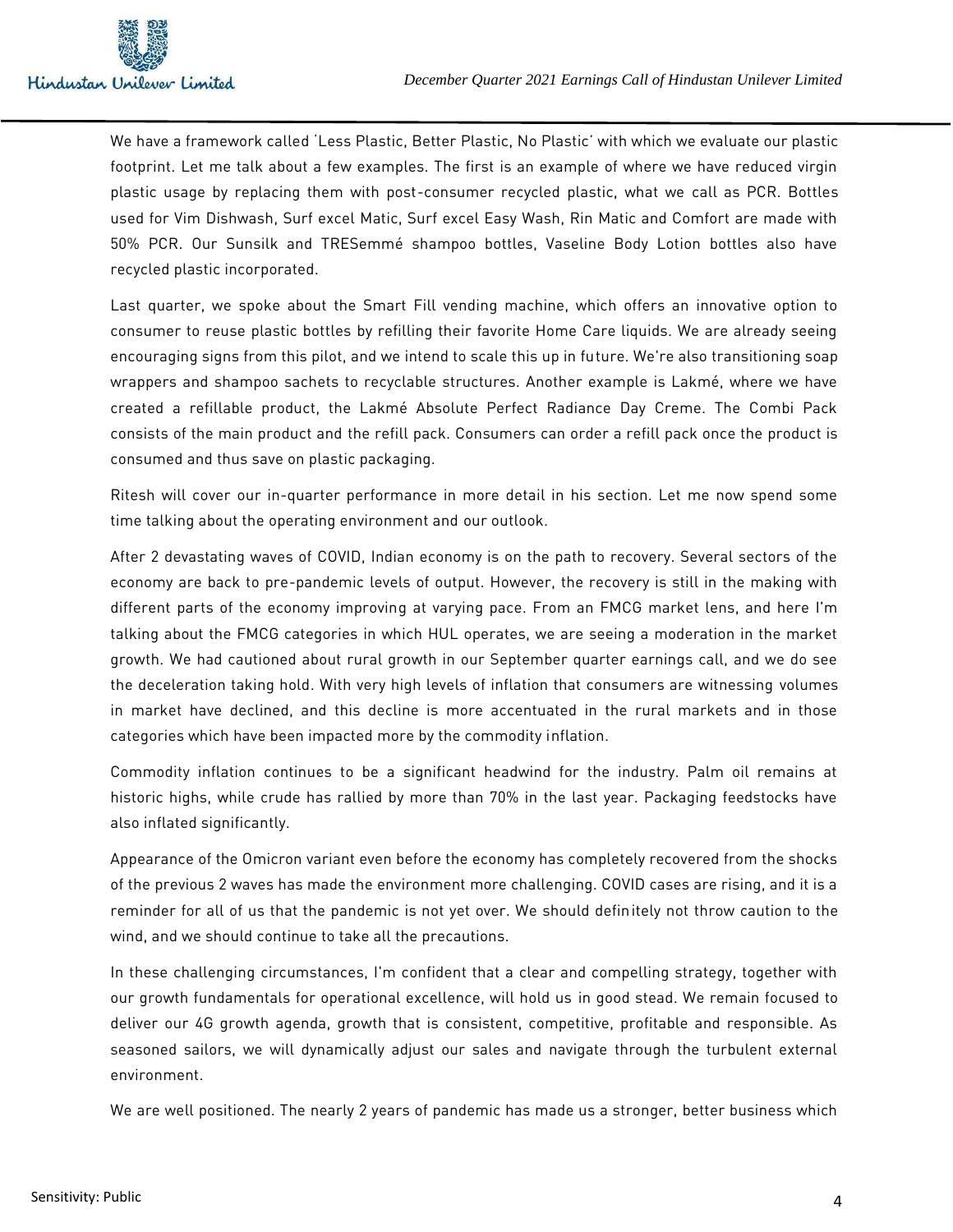

is much more resilient and responsive. And what makes us a formidable organization is our people who were and always will remain our #1 priority. A wide and diversified portfolio, more than 50 trusted brands across 15 categories, place us uniquely. Our supply chain has become much more agile and responsive. All this positions us well to do with the uncertainty that we face.

Let me now conclude with the outlook we have. In the near term, the operating environment remains challenging. Whilst the rising cases in COVID wave 3 are a concern, we expect a limited impact due to a robust vaccination program and the health and safety measures taken by the authorities.

FMCG market growths are moderating and consumers are titrating volumes owing to the significant inflation that they are witnessing. Further, the inflationary conditions that I spoke about earlier are likely to persist in the near term. In fact, we expect to see sequentially more inflation in March quarter compared to December quarter. These commodities affect large parts of our business and hence margins are likely to remain under pressure.

Strength of our people and our brands, a clear strategy and resilience of our business positions as well. We will continue to manage our business with agility, take all steps required to protect our business model and expand the consumer franchise whilst maintaining our margins in a healthy range. We remain confident and our focused to deliver a 4G growth agenda, growths like that we say is consistent, competitive, profitable and responsible.

With this, let me now hand over to Ritesh as he provides deeper insight into this quarter's performance. Ritesh, over to you

#### **Ritesh Tiwari** *Hindustan Unilever Limited*

Thank you, Sanjiv. Good evening, everyone. I hope that you and your loved ones are safe and keeping well in these difficult times.

Let me talk you through our December quarter performance in more detail. We had a very strong delivery in December quarter. Domestic consumer business grew 11%, reported turnover growth was 10%. The difference between the reported growth and domestic consumer growth is largely our export sales which had declined of a high base where we had some one-offs. This has been a strong, competitive and broad-based growth.

Underlying volume growth in the quarter was 2% and significantly ahead of market volume growth. Let me give you further insight into this. Almost 30% of our business comes from packs that operate at magic price points, like INR 1, INR 5 or INR 10. In these packs, our preferred mode of taking pricing is by reducing grammage. As a result, even the same number of units sold leads to volume decline. This had a circa 2% impact on our volumes.

Talking about our bottom-line performance, EBITDA margin was healthy at 25.4%. In the backdrop of continued input cost inflation, I am pleased that we have dynamically managed the business to deliver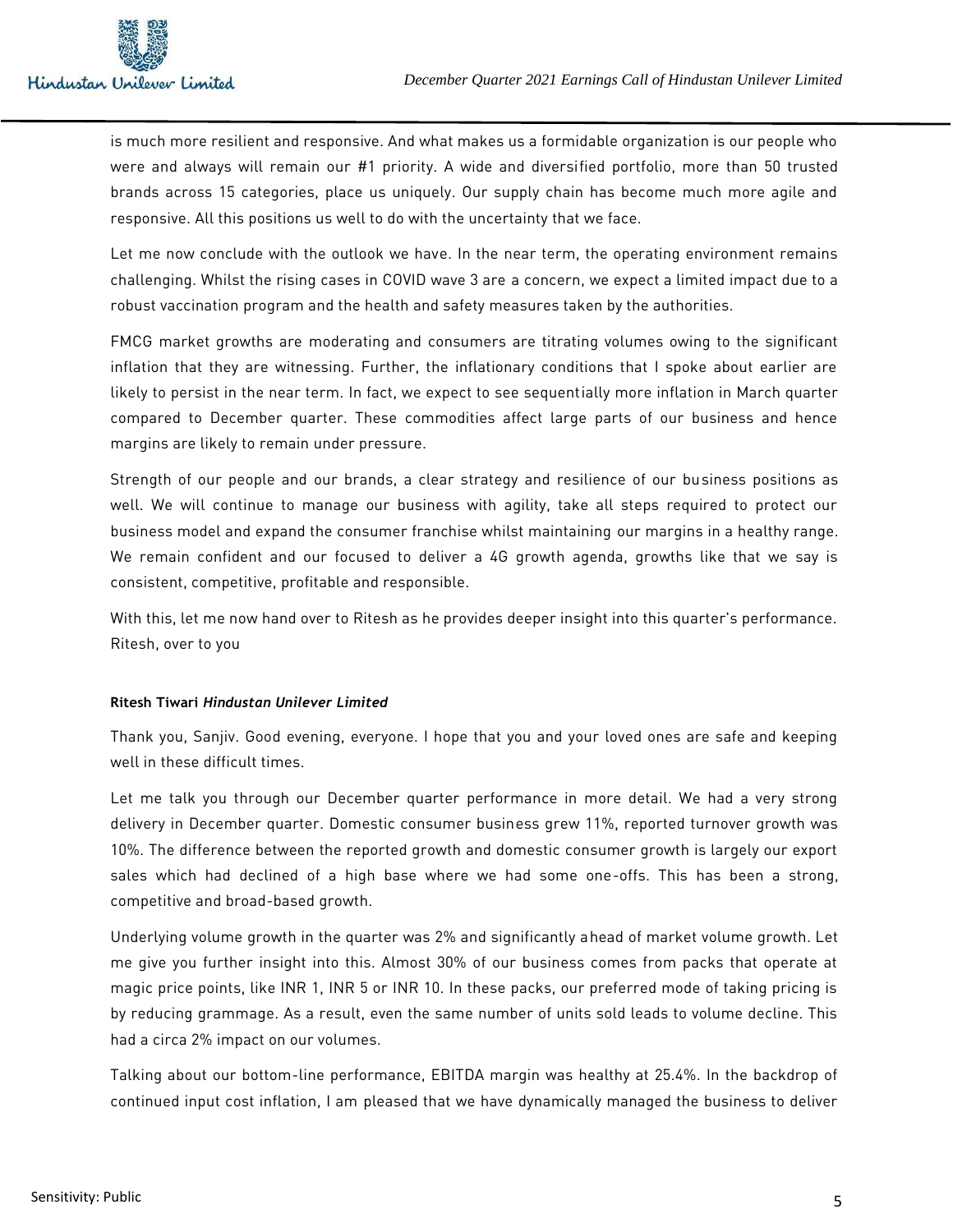

margins in a healthy range, as we had indicated earlier. Our focus on taking calibrated price increases using net revenue management principles, coupled with a laser sharp focus on savings, whilst investing behind our brands competitively has helped us improve profitability. On a year -on-year basis, EBITDA margins improved 100 bps. Profit after tax, but before exceptional items, was up 17%. Our net profit at INR 2,243 crores increased 17% versus DQ '20.

Let me now give you a breakdown of the growth across the 3 divisions. Home Care sustained its very strong double-digit growth momentum growing at 23%. Beauty & Personal Care grew 7% led by Skin Cleansing, Skin Care and Color Cosmetics. Foods & Refreshments delivered a steady performance growing at 3% on the back of high teens growth [in the base]. We will click down to talk about performance within each of the divisions in subsequent slides.

Talking about innovations, we've continued with the momentum we had and let me call out some of them. Simple, our clean beauty digital-first brand, has launched a new range of no perfume serums which are naturally derived and suitable for sensitive skin. Dove has launched Love & Care, a new range of hand and body moisturizers. Lakmé has expanded its cosmetic range with volume mascaras, liquid concealers and highlighters. Bru has launched a new product, Bru Beaten Coffee on ecommerce channel. We have also launched a new toothpaste, Sensitive Mineral Active, by Pepsodent for sensitivity relief. This has been launched in Tamil Nadu in select channels.

Moving on to the activations in this quarter, and let me talk about a few. Kwality Wall's activated Ice Cream gift packs and reached consumers off-line as well as through digital channels to bring cheer during the festive season. Surf excel had a new ad campaign on Matic liquid for semi -automatic washing machines. Clinic Plus created WiMI films in South India building on its proposition of long and strong hair. The new TVC of Dove Beauty Bathing Bar is talking about its moisturizing cream formula that provides moisturization like a cream while it washes away germs like a soap.

Home Care had another strong quarter of double-digit growth, enabled by robust performance in Fabric Wash and Household Care. Household Care grew in high teens with a strong performance both in Vim Dishwash and Domex surface cleaners. Fabric Wash grew strong double digits with all parts of the portfolio performing well. The business also grew volumes in high single digits, reflecting the strength of our brand to price up in inflationary conditions. Liquids and fabric conditioners continued its exceptional momentum and grew handsomely. With the significant inflation persisting in crude and its derivatives, we have continued with our calibrated pricing actions in both Fabric Wash and Household Care.

Moving on to Beauty & Personal Care. BPC grew 7%, led by Skin Cleansing, Skin Care and Color Cosmetics. Skin Cleansing had a strong quarter with double-digit growth driven by pricing. The Beauty & Premium soaps portfolio comprising of Lux, Dove and Pears grew in high teens. Hair Care had a steady quarter, enabled by strong performance in premium portfolio. During the quarter, we further strengthened our competitiveness with our market share being at a 15-year high. Our brands, Clinic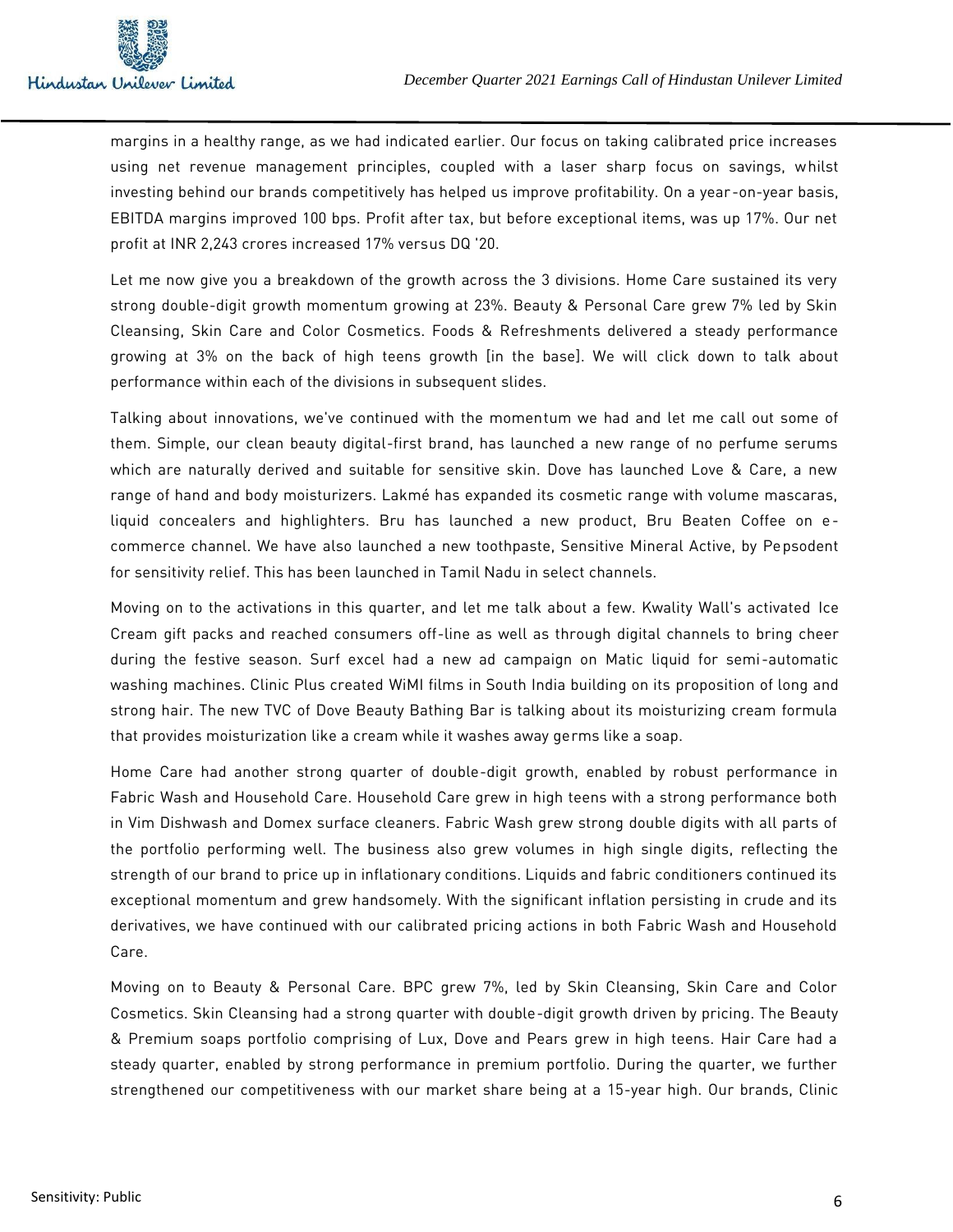

Plus, Dove and Sunsilk were rated as the top 3 Hair Care brands in the country as per Kantar Brand Health Check report. A calibrated approach towards price increase in Skin Cleansing and Hair Care has helped protect our business model, even as vegetable oils continue to inflate at record levels. Together, Skin Care and Color Cosmetics delivered double-digit growth and are above pre-COVID levels. Winter portfolio performed well, growing on a very high base. You will recall that we had low winter sell-in during SQ'20 due to muted trade sentiments at that point in time, and hence, we were lapping a higher DQ in the base. Oral Care had a soft quarter lapping a high base comparator of DQ'20.

Let me now turn to Foods & Refreshment. F&R had another strong quarter in DQ '21. The growth at 3% came on a very high base, resulting in a healthy 2-year CAGR of 11%. Tea continued its robust performance and grew competitively on a strong prior year comparator, delivering high teens 2-year CAGR. We further expanded our value and volume market shares in the quarter. Coffee continued to perform well and grew in high single digits. During the quarter, we launched Bru Beaten Coffee. We have spoken about extensive market development actions, including home-to-home sampling that we're doing in nutrition. This, along with A&P investments behind Horlicks and Boost, have helped us improve our market shares substantially and gain penetration. We had a soft quarter due to a high base, slowing market growth and pockets of disruption in sales integration. Ambitious market development actions have been planned to enhance category relevance and grow the market. However, with wave 3, it is likely this might have to be scaled down in near term.

Foods grew on a strong base led by jams and ketchup. We are very pleased to see that our recent foods innovation, Kissan Peanut Butter and Hellman's Mayonnaise, are gaining traction with consumers. Ice creams had a very strong quarter, delivering 2-year CAGR in high teens. This has come on the back of some very impactful innovations, like our Kwality Wall's Trixy Cup and Cadbury Crackle Tub and effective activation around the festive season.

Let me now give you a snapshot of our performance from our portfolio lens. As you can see, all parts of the portfolio have performed strongly. Health, hygiene and nutrition, which is 85% of the business, continues to grow at a very healthy pace with a double-digit 2-year CAGR. With the resumption in mobility in the quarter, discretionary and out-of-home categories have rebounded strongly and are above pre-pandemic levels.

As you heard from Sanjiv, inflationary headwinds sustained in this quarter. Palm oil and its derivatives, which is used in our Skin Cleansing and Hair Care categories, have seen prices climbing further. Our expectation is for global prices to remain supportive in the near term. Crude and its derivatives are key inputs for our Laundry and Household Care category. As you know, Brent Crude has been firm at \$80 plus levels, an inflation of over 70% versus same period last year. Packaging materials, both plastic and paper and board continue to be at very high levels. We have spoken earlier about freight inflation and impact from supply chain disruptions, which have impacted certain raw materials.

All of these put together impact two-thirds of our portfolio. After factoring in all buying efficiencies,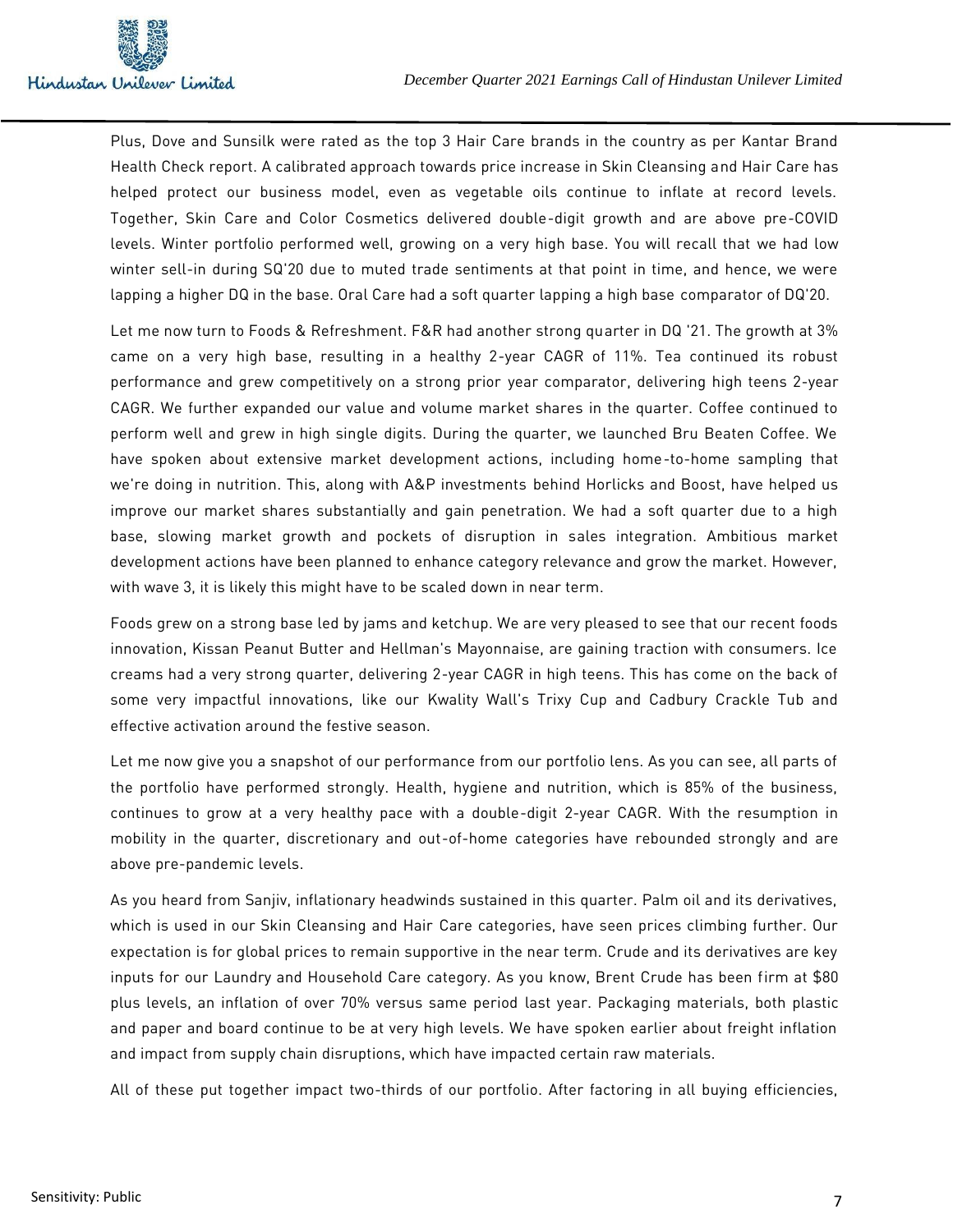

which we deliver to our procurement capabilities, our material cost per tonne has still inflated more than 30% compared to the levels we had in financial year '20. This was also up sequentially compared to SQ '21.

In the face of such unprecedented and widespread inflation, our dynamic financial management has held us in good stead. If you look at our EBITDA margins across the past 4, 5 quarters, we have kept it in a very healthy range. There are a few key elements in our model to manage this. The first is keeping a hawk-eyed scrutiny on the price versus cost equation. We continue to step up pricing through calibrated actions using net revenue management or the science of pricing, as we call it. This is also reflective of the strength of our brands. We drive savings harder across all lines of the P&L with an intent to reduce costs that don't benefit our consumers and customers. Through these actions and with an improving mix, we have been able to optimize our COGS percentage and bring it back to below 50%.

We have always maintained that advertising and promotion is a much-needed investment for the longterm health of our brands. We continue to ensure competitive levels of A&P is put behind our brands with our share of voice ahead of our share of market. I would also want to make it clear that this does not mean that we put in same levels of A&P spend every quarter. But what we're doing is to dynamically manage and optimize the spend to ensure competitive levels of investment whilst maximizing returns. In times of such high inflation, it is imperative to look at growth from the lens of competitiveness. Here, we're doing a fantastic job, and Sanjiv has already spoken in much detail about the progress we have made on expanding our competitiveness. The key point I want to add is that we have got this balance very nicely stitched up, where we have expanded our competitiveness, whilst ensuring margins remain healthy. Looking forward, I don't see an immediate respite from commodity headwinds. In fact, we are witnessing sequentially more inflation in MQ compared to DQ. Hence, we will continue to dynamically manage the business on the same principles that I spoke of.

Now from a segment lens, all 3 segments have performed well. Our operating margins in all 3 segments are very healthy, and we have stepped up gross margin sequentially in all 3 segments.

In summary, our performance has been strong, both on top line and bottom line. I've already covered most of the lines in detail, let me pick up a couple of more things to elaborate. The first is our employee expenses in the quarter where you see a 30 bps year-on-year adverse impact. We have trued up our defined benefit pension liabilities with the actual estimates due to a change in pension rules. We also have impact of true-ups and true-downs of variable pay. This is normally done in December quarter basis full calendar year performance and has therefore one-off impact in both base and current quarter. The second is on our effective tax rate. Our ETR for the quarter was 26%, which is at a similar level as previous quarter. Including the prior period adjustments, we received in June quarter '21, we expect our financial year ETR to be around 25%.

This slide gives you a quick snapshot of the 3 quarter performance of FY'22. Our reported turnover grew 11% to INR 37,146 crores, with a broad-based growth across all 3 divisions. EBITDA margins at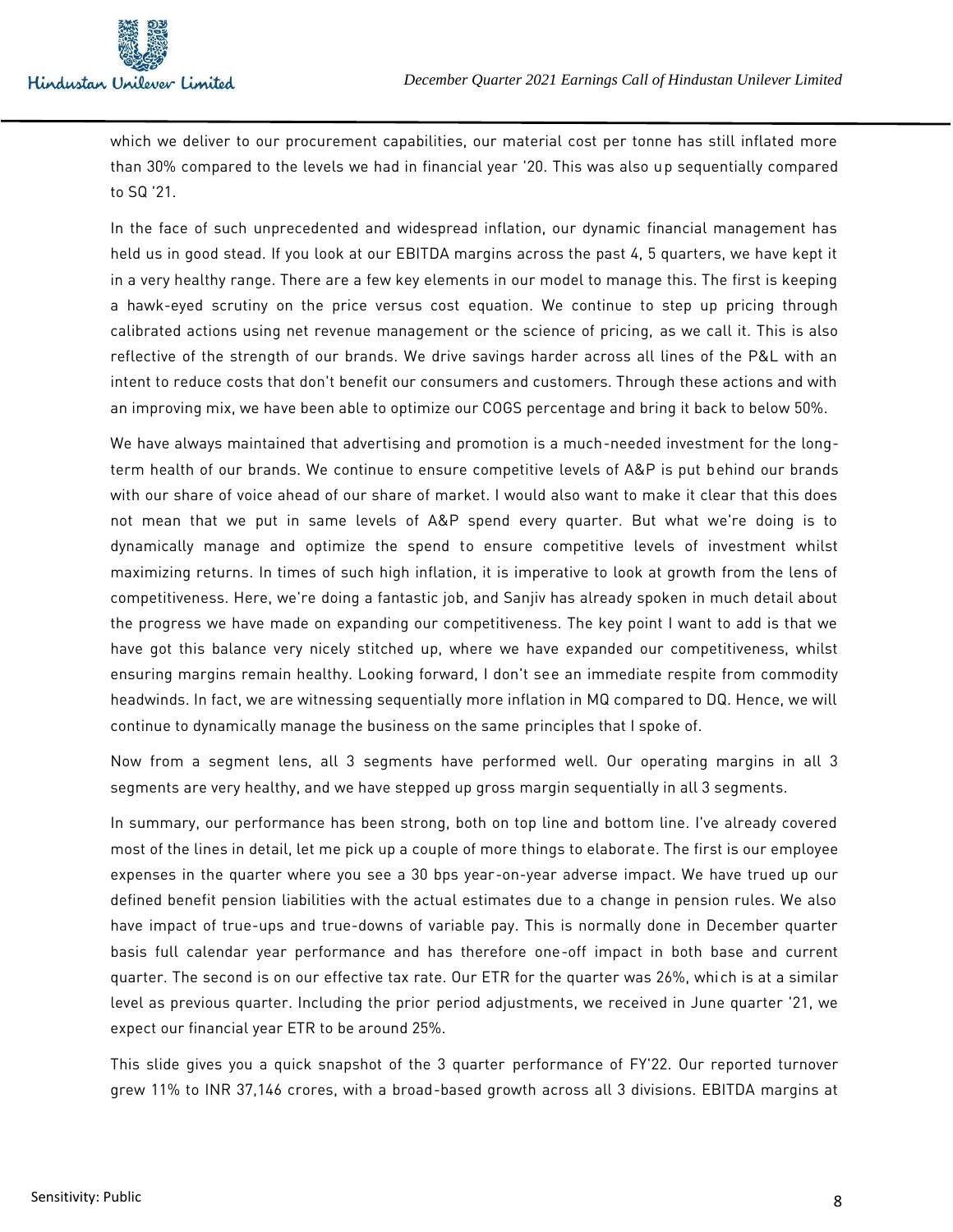

25% remained very healthy. Net profit was INR 6,491 crores. PAT and EPS grew 12% year-on-year.

I also wanted to take this opportunity to update you regarding the approvals we have received under the production-linked incentive scheme of the Government of India. We have received this approval in 2 segments, ready-to-cook, ready-to-eat and processed fruits and vegetables. For us, these include categories like ice cream, jams, ketchups, soups, mayonnaise, etc. The scheme, which is for 6 years, is subject to meeting certain committed investments and defined incremental sales threshold. We will be reporting this in other operating income. There is no impact in this quarter. I would also like to be clear that we intend to use these incentives to further grow these categories at a swift pace by investing in our business and in creating capabilities.

Now let me summarize the key messages from what we have presented in the last 30-odd minutes.

We had a solid quarter with double-digit growth and significantly ahead of the market. You have seen that our 2-year growths are also very robust, with sequential step-up versus earlier quarters.

Our dynamic financial management has enabled us to deliver EBITDA margins in a very healthy range, whilst we have continued to invest towards the long-term health of our brands.

We have further strengthened our leadership position and our market share gains are highest in the decade.

Looking forward, the operating conditions remain challenging in the near term, and there's further sequential commodity inflation in March quarter '22. The strength of our brand, a very clear strategy and our execution progress gives confidence that we will be able to manage our business with agility, delivering competitive growth and maintain margins in a healthy range. With this, we complete our prepared remarks. And let me now hand over to Ravi to commence our Q&A session.

## **A. Ravishankar** *Hindustan Unilever Limited*

Thank you, Sanjiv. Thank you, Ritesh. With this, we will now move on to the Q&A session. I would like to hand over the call back to Faizan to manage the next session for us. Faizan, over to you, please.

#### QUESTIONS AND ANSWERS

**Operator** The first question is from the line of Avi Mehta from Macquarie.

## **Avi Mehta** *Macquarie*

Just had 2 questions. You have talked extensively about rising input cost inflation. Could you share if you've taken any further price hikes which would flow through in MQ and offset this in sequential rise?

## **Sanjiv Mehta** *Hindustan Unilever Limited*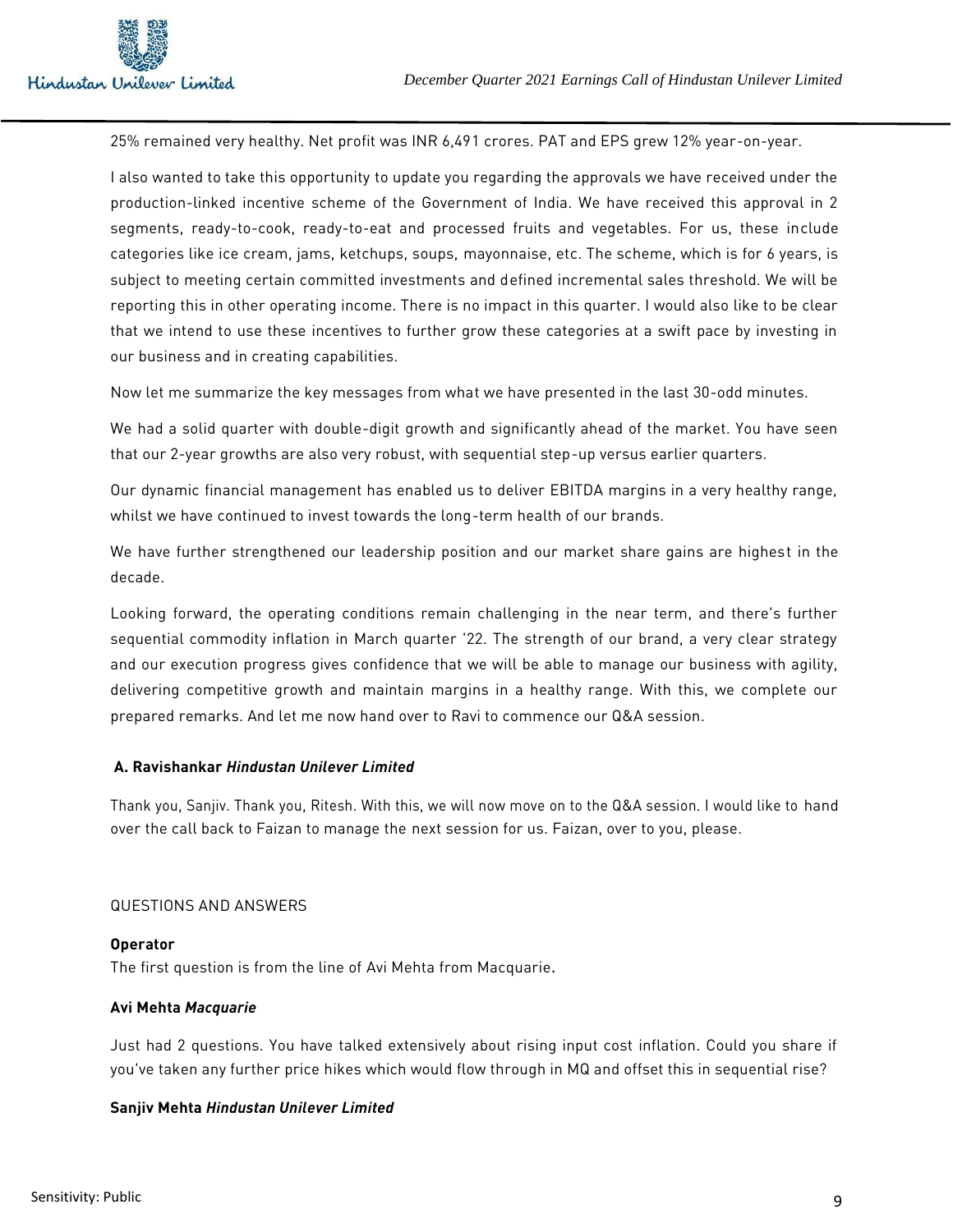

If we look at it the way we have been playing the game, whenever there is a commodity price inflation, the kind of which we have been seeing in the last few quarters, we always look at first optimizing all the lines and seeing that where can we drive further scale benefit, further productivity benefits. And over the last couple of years, we have got a good rhythm of cost savings and the cost savings have been to the tune of 7%-8% of the turnover. And at times, it has also reached 10% of turnover. That's the first thing we do. The second is we try to protect the price point pack as far as possible. And then we look at it from a WiMI lens, and we try to see that where there is much more flexibility for us to take a price increase. Our primary objective, Avi, under these circumstances are twofold. One is to ensure that we continue to gain market shares, both volume and value. And the second is we protect our business model so that our margins remain within a certain range. And the reality is we are seeing that in the March quarter also, there will be further commodity price increase. So we will keep doing calibrated price increase based on the principles that I've articulated.

# **Avi Mehta** *Macquarie*

Okay. Maybe I'm clear on this part. What I was trying to appreciate or understand, would it be that a lot of the load of offsetting these pressures would fall on playing the lines of the P&L? Or would it -- would we have some pricing buffer still in. That is what I was trying to kind of appreciate or understand.

## **Sanjiv Mehta** *Hindustan Unilever Limited*

The first is, if I look at the brand power, just to give you a perspective, our brand power has been absolutely sterling. Our brands have never been stronger and the other very important bit is product superiority. In half our portfolio, we have got very clear product superiority. And that gives you even much more strength to take the kind of decision we have to take when it comes to pricing. So we are cognizant about India, about the population we have and the brands, which kind of population it caters to. And where there is flexibility to take price increase, we don't hesitate, we lead the price increase.

## **Avi Mehta** *Macquarie*

Okay. Perfect. Just the second bit, Sanjiv, is just wanted to kind of get your thoughts on when do you expect to start changing the playbook from the competitive kind of focus in growth to more volume growth? Would it be fair to expect this from the second half of a certain degree?

## **Sanjiv Mehta** *Hindustan Unilever Limited*

That's a good question. One is, of course, when do the commodity prices start tapering. If we have to without doing crystal ball gazing, but looking at some of the fundamental, I think the factors which have gone into this kind of price increase are more supply led than demand led. And the second important bit is in certain areas, certainly like crude oil and all, that in recent times, there has not been as much capital investment as they ought to be. Now whenever the demand surges, the capital comes back and people try to ramp up the capacities, etc. And these are all cyclical products. Our feel is that in the second half of the calendar year, we should start seeing first the flattening of the curve, then the tapering of the curve. And the other important variable is the money in the hands of consumers. We hope that the government continues with the relief that they've given to the stressed in rural area. And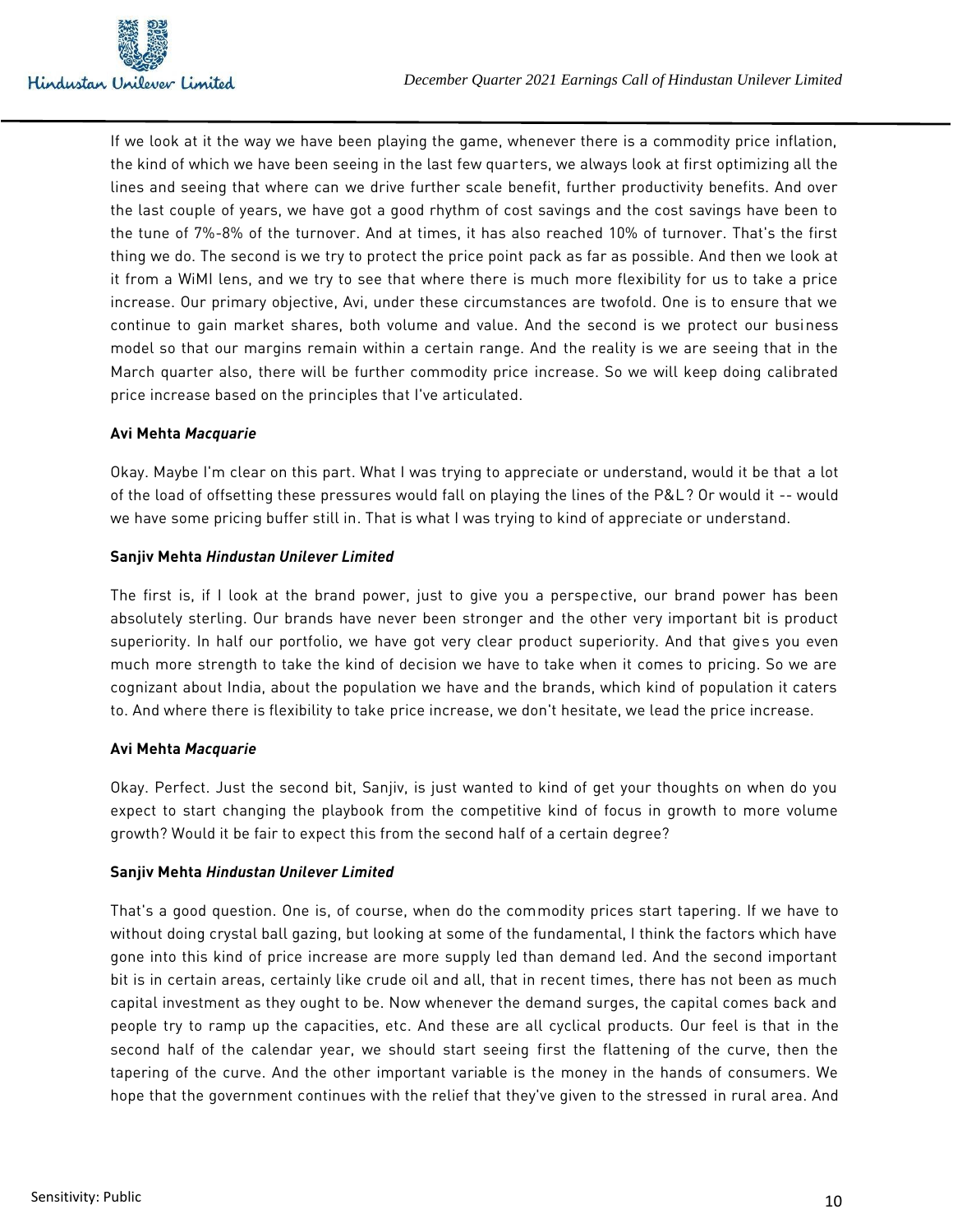

if they can, extend it to urban areas and outlays like MGNREGA and all should not only be continued into 2022, but perhaps even the outlay should go up. And those are the 2 factors which will start driving more money in the hands of more people, as we often say. And softening of the commodity price inflation, that is where we will start making a switch back to volume-led profitable growth. But under these circumstances, market shares and protecting the business model remains the 2 most important imperatives.

#### **Avi Mehta** *Macquarie*

Perfectly clear. Sanjiv, just a bookkeeping if I may, just on the GSK or the nutrition business. Could you give us a sense on what is the level of sales integration, is that more or less done?

## **Sanjiv Mehta** *Hindustan Unilever Limited*

A large portion of the integration has been done, above 90%. So that integration is done. The good bit is that we have started to see now penetration and market share gains come back into HFD. And now it is all about the market development. Market development with the right kind of environment, and we should start to see good growth coming back. But the good bit is penetration and market shares are up.

#### **Operator**

The next question is from the line of Abneesh Roy from Edelweiss.

#### **Abneesh Roy** *Edelweiss Securities Limited*

So Sanjiv, firstly, congrats on good set of numbers. My first question is on market share. So decadal high market share expansion. Now decadal high inflation is also there. And this is always there in FMCG, whenever sharp inflation happens, the leader gains market share. So the question is, is the sharpest gain in products where raw material was the most inflated? For example, is it in soaps and tea? And second follow up is in Tea after sharp inflation, sharp deflation is happening and what we are picking up at the lower end, smaller players, the regional players are getting extremely aggressive. So how are you playing that in the lower end?

## **Sanjiv Mehta** *Hindustan Unilever Limited*

First is when we are talking about market share gains, and this is the year-on-year gains that we are talking about, this is the highest we have seen in more than a decade, not even a decade, more than a decade. And this is across our portfolio. Across the 3 divisions, across mass, popular and premium. And that gives us comfort that these are not something which is just because it is more organized players out there, so that's the reason we are gaining or as there is more formalization of the economy and that's the reason we are gaining. Even at the mass end, we are gaining market shares. I think a lot of the market shares, we must understand, is based on the strength of our brands, the brand power, what we call as. And like I was explaining to Avi a while back, it is also backed by a huge amount of product superiority. We have been investing to gain product superiority. And all this when the times are tough, the consumers veer towards trusted brands, and you cannot afford a brand which doesn't live up to the promise that is made to the consumers. So from that perspective, again, it is something that we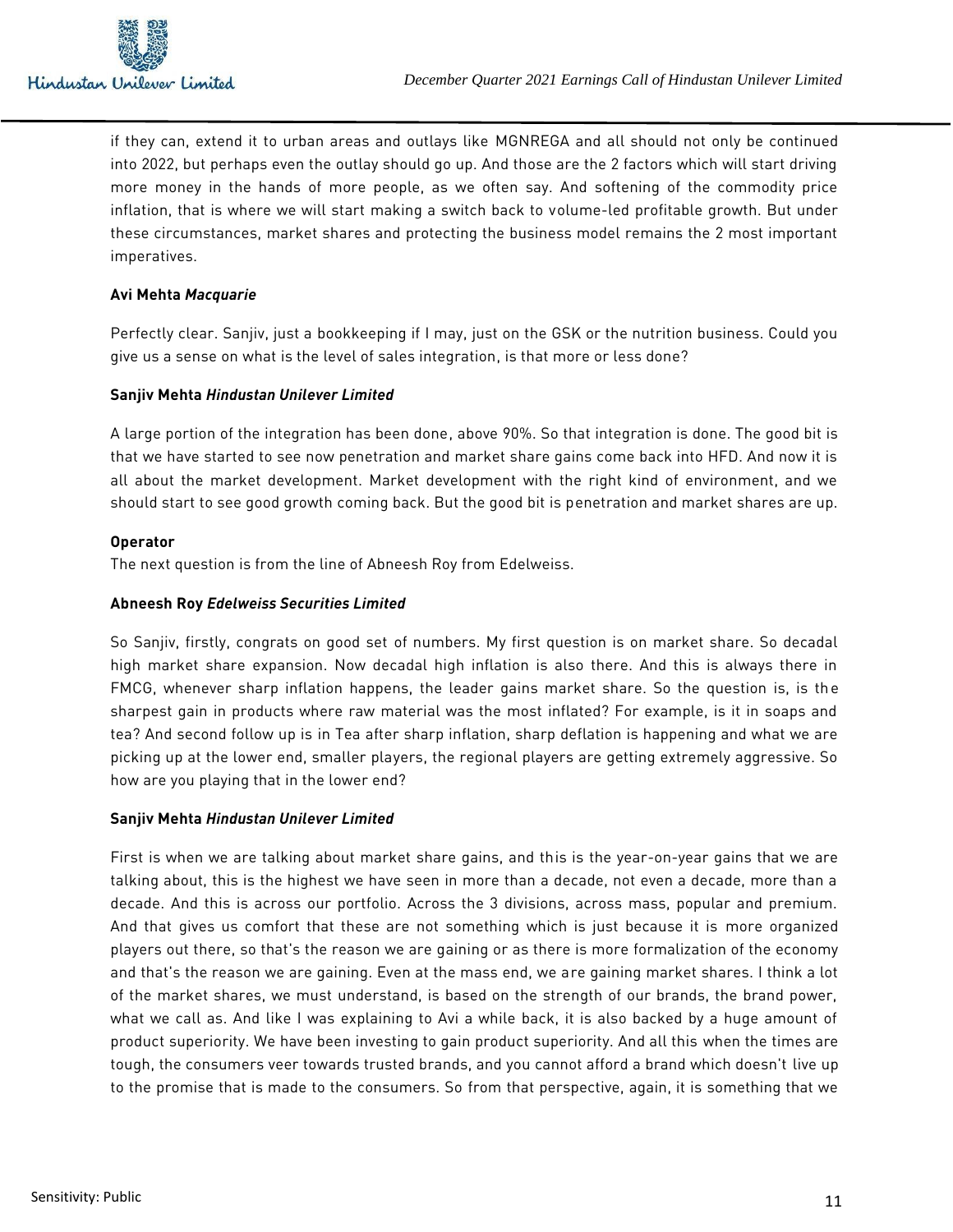

remain very proud of. And once we gain market share, we are very clear that we will retain them and not be losing them again.

## **Abneesh Roy** *Edelweiss Securities Limited*

And in Tea, any clarification on the lower end?

#### **Sanjiv Mehta** *Hindustan Unilever Limited*

Lower end, that's what I'm saying. Even at the mass end, we are gaining market share.

#### **Abneesh Roy** *Edelweiss Securities Limited*

Right. Second, follow-up there is essentially in Hair Care, your market share is at 15 year high and very sharp gain versus the #2 player on a YoY basis. And all the top 3 brands are yours only as per Kantar. So any learnings from Hair Care which can be taken to other categories? Or is it unique to this category where you have a right to win?

#### **Sanjiv Mehta** *Hindustan Unilever Limited*

Thank you, Abneesh, for this question. It is not related just to Hair Care. We look at Hair Care, we look at Laundry, Fabric Cleansing, it is the biggest category. And what a fabulous performance it has been over years, and we have been galloping our market shares and strengthening our brands across the pyramid. Look at tea. We not only took leadership on value, then we took a leadership on volume, and now we keep increasing our lead. So, it is across a large part of our portfolio that we have strengthened our market position over the last few years.

## **Abneesh Roy** *Edelweiss Securities Limited*

And Sanjiv, these market shares, are they factoring in the impact of the B2C start-ups? Why I'm asking this is you are servicing 15% of your demand digitally, 7% to 8% coming from e-commerce. But when I see, for example, Mamaearth, WOW, SUGAR Cosmetics, everyone is claiming anywhere from, say, INR 100 crores to INR 700 crores run rate kind of numbers. So where is that coming from? Because in retail, we saw a huge disruption by start-ups.

#### **Sanjiv Mehta** *Hindustan Unilever Limited*

Come to think of it, if you look at the total industry, FMCG industry, direct to consumers is still a very small part of the total mix. The biggest part is still non-online, which is the biggest part of the deal. Now you must understand that we have a INR 50,000 crore business. And if we grow at 10% on a per annum basis, we are adding INR 5,000 crores. You always look at INR 100 crores, INR 200 crores, INR 300 crores. In a year, we are adding INR 5,000 crore.

## **Abneesh Roy** *Edelweiss Securities Limited*

Right. But any learnings or any disruptions can happen here because these are PE funded, so they can take losses also.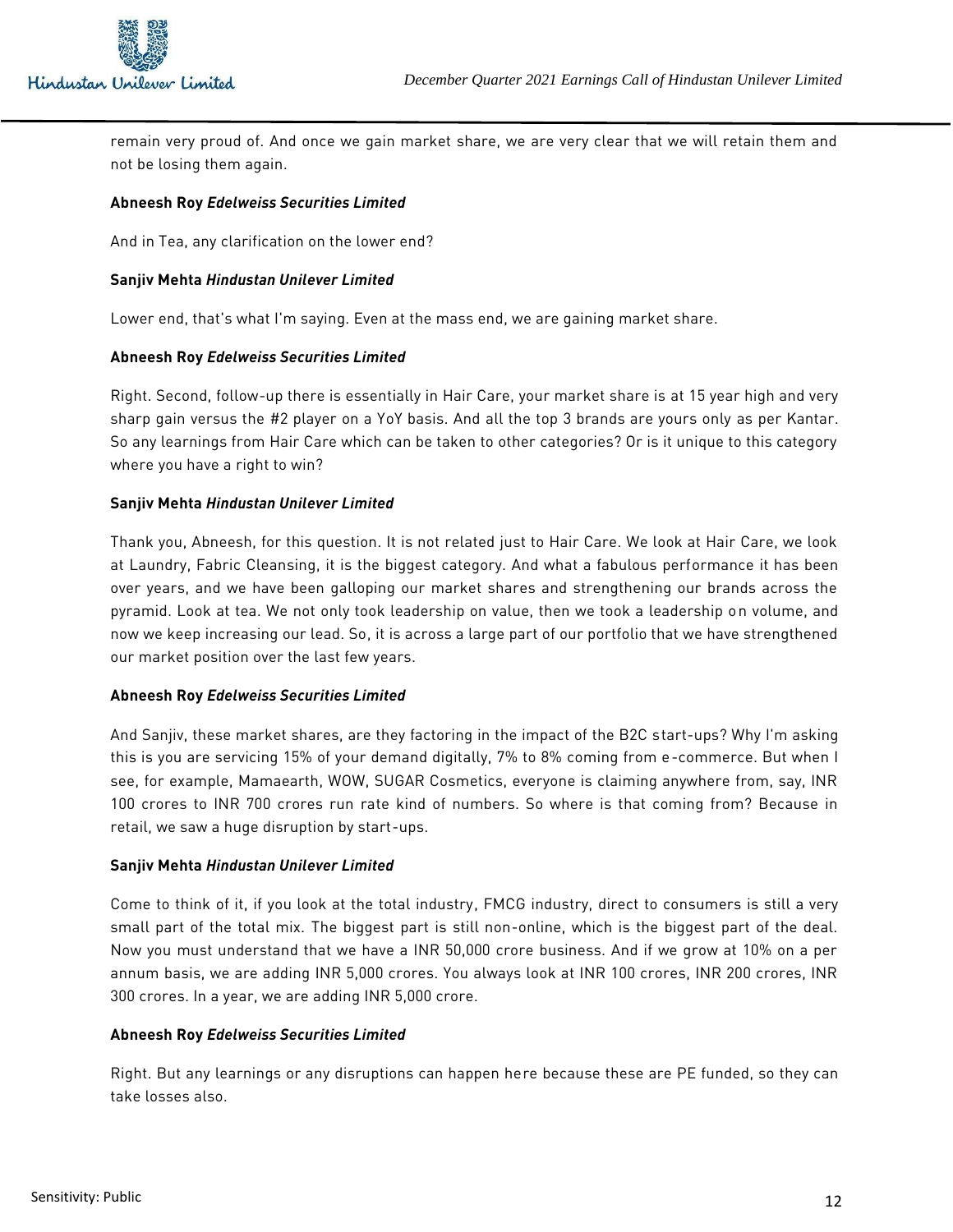

## **Sanjiv Mehta** *Hindustan Unilever Limited*

See, the way it is we anticipate disruption, but let me give you my perspective of things. First is, across the world, the big brands are growing and growing fast. It is not that the world has veered away from the big brands. The second is, yes, there are e-commerce players, digital-first brands who have done a great job. And that is the reason why also we have set up things like Premium Beauty Business Unit to compete in that area. And Premium Beauty Business Unit is giving us absolutely brilliant traction. Wehave great talent over there. We are building capabilities. And the other is, you would recall that we started investing in e-commerce capability much ahead before it reached the point of inflection. I think we are ready for it.

#### **Abneesh Roy** *Edelweiss Securities Limited*

Sure. Last question on the 2% impact on volume because of grammage cut. Consumer behavior wise, when the product is over at home, in the past, don't we increase the frequency of purchase. Now diesel prices have been cut, so now disposal income will increase. So will you see recovery there?

#### **Sanjiv Mehta** *Hindustan Unilever Limited*

Yes, absolutely. What we do, Abneesh, when it comes to price point packs is when there is hyperinflation, we titrate the volumes in those packs because we try to protect the price point as far as possible. And when the commodity prices go down, we restore the fill, we improve the grammage. And we have to understand a bit about the dynamics of India where average income is \$2,000. But if you look at the bottom 50% of the population has only 10%-15% of the total consumption. So these are people who would be very conscious about the money outlay and they would be titrating the volume to protect their wallet because their wallet is so small and so limited. Whereas why we are saying also at the same breadth that premiumization continues to happen because there are many consumers in India, mainly consumers of premium products, for whom FMCG is a small share of their wallet. So even when there is a price increase, it does not impact the volume to that extent. So the growth keeps happening over there.

#### **Operator**

The next question is from the line of Arnab Mitra from Crédit Suisse.

#### **Arnab Mitra** *Crédit Suisse*

My first question was on the nutrition business. So now that the GTM integration is complete and you've also done the price point intervention, the growth still looks a little anaemic here compared to your overall growth. So, do you see a lot more interventions required from your side to get this growth, let's say, to HUL's average growth rate? Or would you think in the next 1 year at some stage, all the interventions you've already done would start getting you into the double-digit kind of ambition that you have?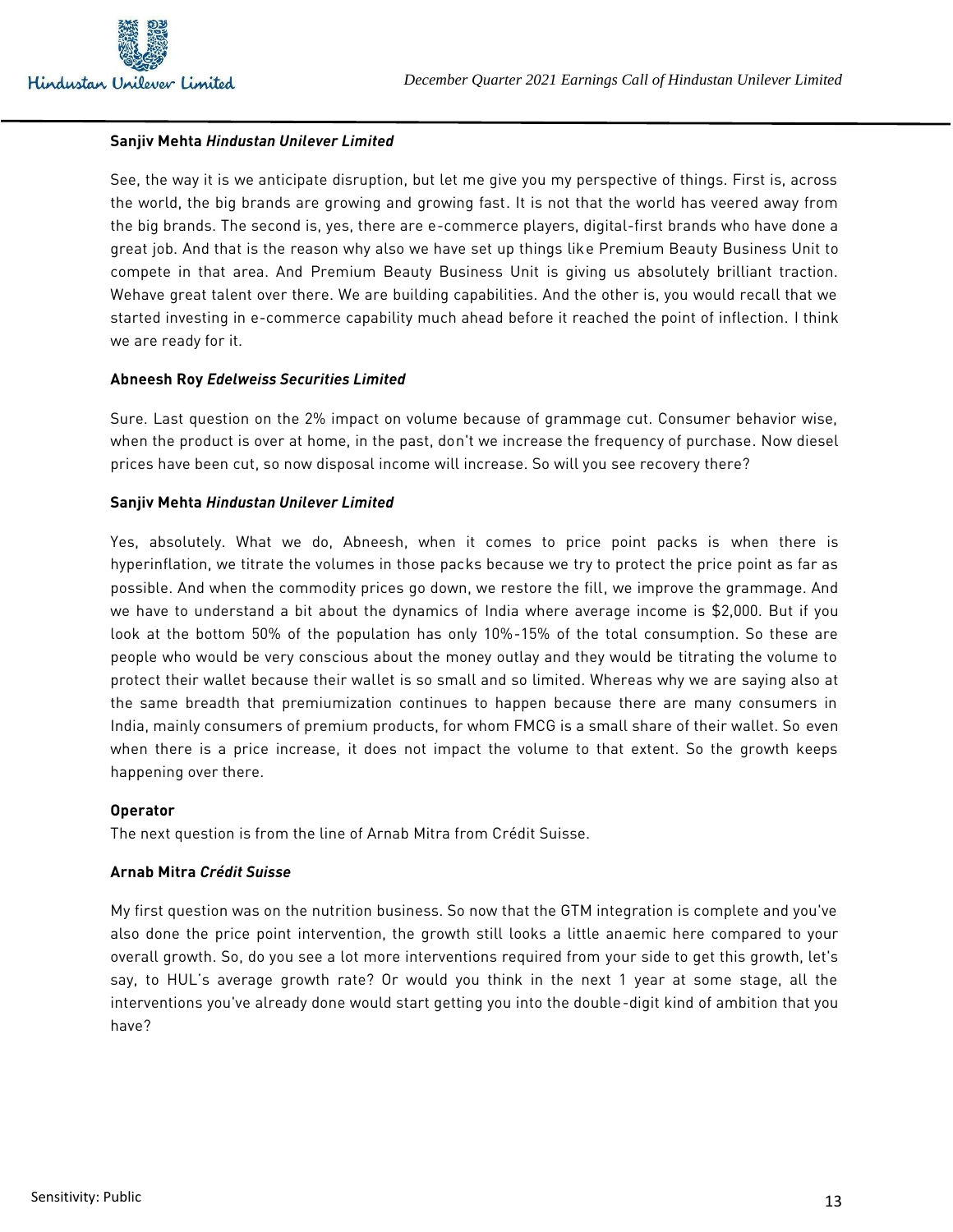

#### **Sanjiv Mehta** *Hindustan Unilever Limited*

That's a good question, Arnab. And you're absolutely right. Our ambition remains completely unchanged. And I think in the last 20-odd months, we have done very good interventions. First is the integration that happened, then it was the CD integration. Perhaps has there been no COVID, the CD integration could have happened about 6-9 months earlier than what it happened. The third is if you look at the fundamentals of our marketing, we have strengthened our brands, the communication has changed. We have increased the intensity of our communication. Our innovations have been very good, and the plus range is getting good traction. Now there is also an environment under which we are operating. Our schools have been opening intermittently. One of the big consumers of some of our variants of Horlicks are the school kids. And when kids don't go to school, there is very clear evidence we have that the consumption of Horlicks doesn't go as much as it is when the kids go to school? And while they are home, because the mothers have other options rather than just giving Horlicks. For us, the most critical bit is going to be market development. And in market development, we have the prowess. We know that we have the expertise, and we know how to develop the market. It may take a few quarters here and there, but I'm very confident that we will get the rhythm. And the good bit, Arnab, is that the penetration is back and the market shares are back.

#### **Arnab Mitra** *Crédit Suisse*

Okay. just a follow-up on this, in terms of market development, is it like a long-term haul or it's something which you would expect you are targeting results over the next 12 to 18 months also?

#### **Sanjiv Mehta** *Hindustan Unilever Limited*

Well, absolutely. You look at the categories that we have been focusing on, conditioners, for instance, or the premium skin, for instance, or the liquids. You should look at the way in which our liquid business has been growing in Home Care, for instance. This is all based on the market development efforts that we have or the way we grew green tea. Green tea, we were a small player a few years back till we started the market development activity. Not have we grown, but we have become clearly #1 leaders with Lipton. Market development we know it and it is not a 1-year phenomenon. We have been growing categories where the penetration is near universal, and HFD is the category where the penetration is in mid-20s. So the runway is there and market development you know not just me. My successor's successors will also keep talking about market development in HFD. This is going to continue for a long period of time and that is how we are going to build this category into a real big category. At the end of the day in a country like India, nutrition is a big issue, malnutrition is a big issue. Many people do not have the micronutrients they need. Vitamins is the issue. So, this category is going to play a big part. The high science is another thing where we are going to play in a very big way.

#### **Arnab Mitra** *Crédit Suisse*

And my next question was just related to the previous answer you gave on e-commerce. My point is that the turnovers of these B2C brands are quite small compared to the HUL turnover, but they are all in those categories which you consider categories of the future and a lot of the incremental turnover in those categories is going to come through the e-commerce platforms. So, is it at all a concern that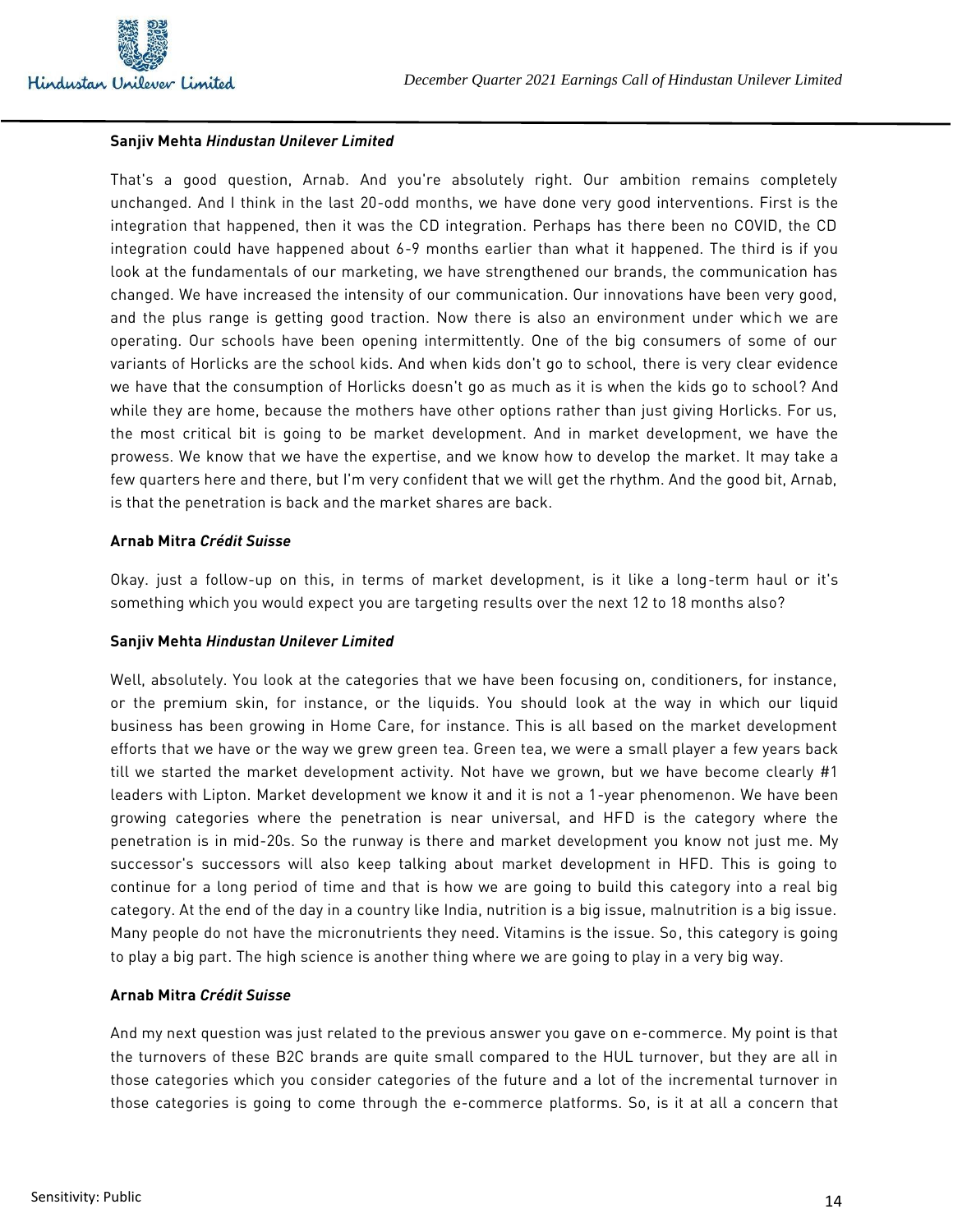

your premium range growing in line, let's say, 40% GMV growth that ecom platforms would have? Or would you need to have a lot more interventions to have your fair share in that incremental pie?

## **Sanjiv Mehta** *Hindustan Unilever Limited*

First is I would be wrong in saying that at the premium end or at the masstige end, we have stitched all our portfolio. No, we have work to be done, and that is the reason why we set up this Premium Beauty Business unit. And in the last 1 year, since it's been in operation, we are seeing absolutely good traction. But let me give you another lens. We talk about market development, and these are all mainly in the premium end of the portfolio. And this is about 20% of our portfolio. And this is a portfolio which is growing at an average of 1.5 to 1.7x the normal growth rate of the company. So, even 20% of our portfolio of INR 50,000 crores is a pretty large portfolio. And there, we are getting good clipped growth rates. And let's also understand that a large part of the growth that is coming to many of the ecommerce players are not consumer growth. They are channel shift growth.

## **Operator**

The next question is from the line of Alok from Ambit Capital.

# **Alok Shah** *AMBIT Capital*

I had 2 questions. Sir, firstly, in terms of the distribution side, while a lot has been reported, just wanted to hear your views on why this sort of general conflict? And what is it that the companies like yours will gain by (inaudible) more on this channel? And any internal threshold that you would have as a company in your mind to not have an exposure to a single channel intermediary or a particular percentage? And what will be the terms of trade, if you can elaborate a bit more on this?

## **Sanjiv Mehta** *Hindustan Unilever Limited*

Look, first is, from our lens, it was much ado about nothing. There was a lot of news items. And this was not a distributor stand off as it has been made out to be. We have got over 3,000 distributors, and we have a very long-standing relationship with them. And they have most of our distributors in the state of Maharashtra, which was alluded to in the press, they overwhelmingly conveyed to us that they would continue to meet the needs of our shoppers and consumers in an uninterrupted manner. You have to understand that many of our distributors are third-generation distributors. And for us, we treat them as partners, integral to the company. And any issues that we have with them, we discuss it and address it bilaterally. For us, it is very important to ensure that our distributors are strengthened. And importantly, the return on investment, which we have committed to them, we ensure that they earn because that's how they remain in the business. Now there is this federation of distributors, where all the news came, the noise came in the press. Now our representatives, they wanted to engage with us. And we were very happy to engage with them. And when we engage with them, we have been talking about things which are macro issues. These are not the bilateral issues. Issues about technology, issues about manpower, issues about credit in the market, those are the things which we talked with the distributors association. And I think it's good that the distributors have an association because they also need to bring very clearly aligned interests together. But as far as our distributors are concerned, this is all about bilateral issues, which we keep sorting now. Let me give you 1 example why we remain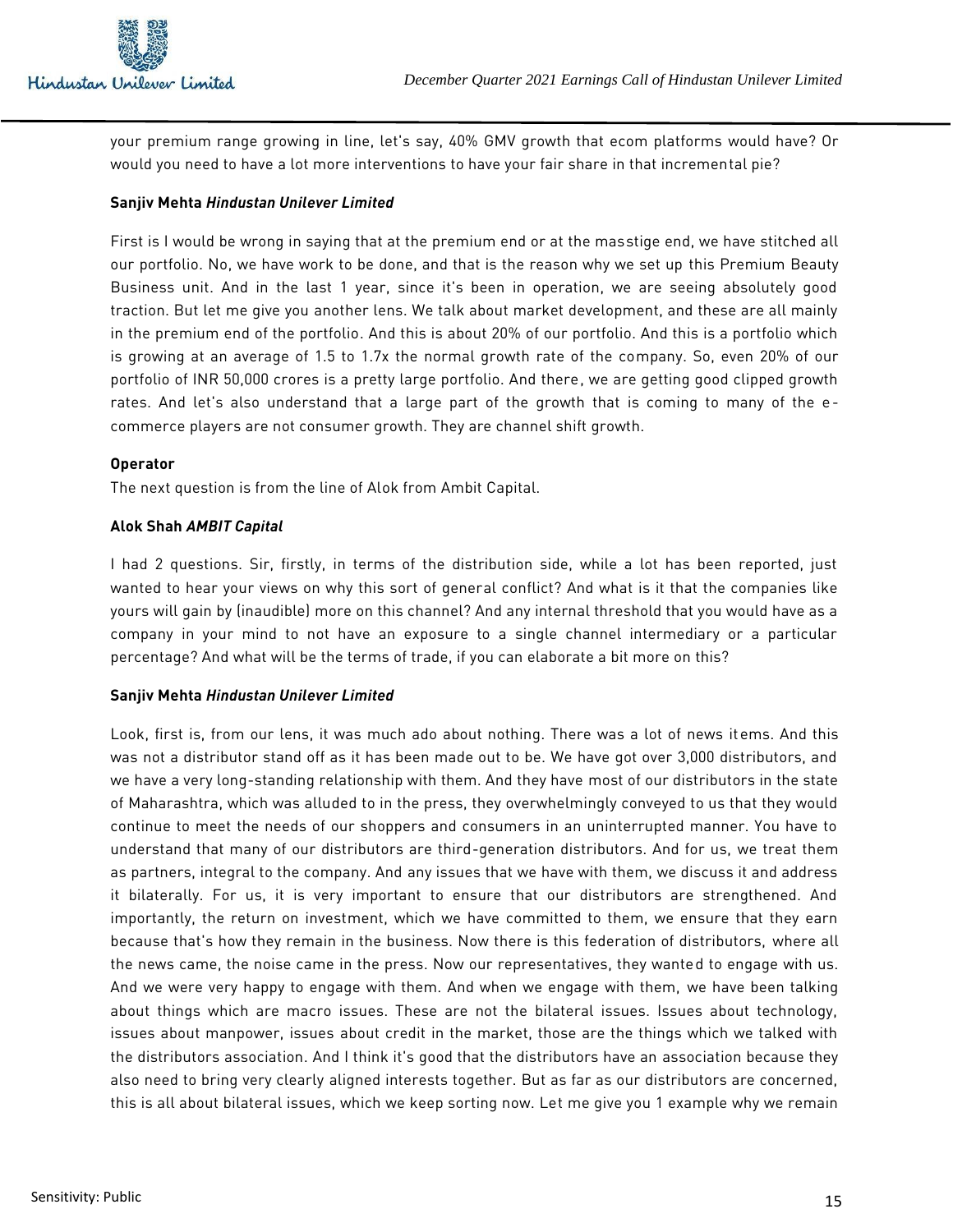

so committed to our distributor. Take Shikhar for instance. We have got now over 7 lakh retailers who have adopted Shikhar. And every month, the sales from Shikhar keeps going up. Now this sale is not serviced directly by us. This sale is serviced by the distributors. So, we have been investing in technology to help our distributor. We are not circumventing the distributor, and that is the reason why the distributors were very clear in telling us they are completely with us. So, if you were to ask me that is this a big issue for us? Certainly not, the way we have been looking after protecting the interest of our distributors. And to our distributors, the game is not about margin, the game is about return on investment. And then return on investment, there is a numerator and the denominator. You could be playing on both to ensure they get a fair return.

# **Alok Shah** *AMBIT Capital*

Got it. Fair. And just a follow-up to that because it is somewhat given that the share is only going to go up. So would you be kind enough to tell us how the terms of trade would be different because when you see what will happen is that today the distributor share could be X, but maybe potentially, if you will, down the line that would be 0.9x, the way our market is playing out.

## **Sanjiv Mehta** *Hindustan Unilever Limited*

Let me give you, Alok, a perspective. This is very similar to when Cash & Carry came into India about a decade back, because they also service the retailers. And we were very clear that Cash & Carry is going to supplement our existing distribution setup. It is not about either/or. For us, it is 'and'. At the end of the day, there are 10 million outlets. We would be having the largest coverage of directly covered outlet, but still there is a large number of outlets, which are serviced through wholesale. Now there could be better ways of servicing them and serving them better. And that's the kind of role which Cash & Carry played. But we ensured that importantly, the business runs in a manner that we protect the paramountcy of the general trade and the distribution business. They are still our largest channel. And even in 10 years from now, they would still remain the dominant channel. And that's the reason we are investing in technology for them.

## **Alok Shah** *AMBIT Capital*

Right. Yes. But lastly, on terms of trade, if at all, any comment that you can make.

## **Sanjiv Mehta** *Hindustan Unilever Limited*

Again, Alok, very similar to the modern trade. When modern trade came in, people were alluding to the same thing. Now we must understand that the kind of shoppers go there are different than what would go to a general trade. That also implies that the assortment we sell over there are different than what we sell over here. So, from our perspective, we will always endeavor to ensure that there is a right return on investment. There was a time when all the salesmen were directly on the payroll of the distributor. Now to ensure that we get better salesmen over there, we had another agency on whose payroll the salesmen been moved. Now that does not mean that we have eliminated the distributor. That cost has come out from the distributor, but we are still seeing that the return on investment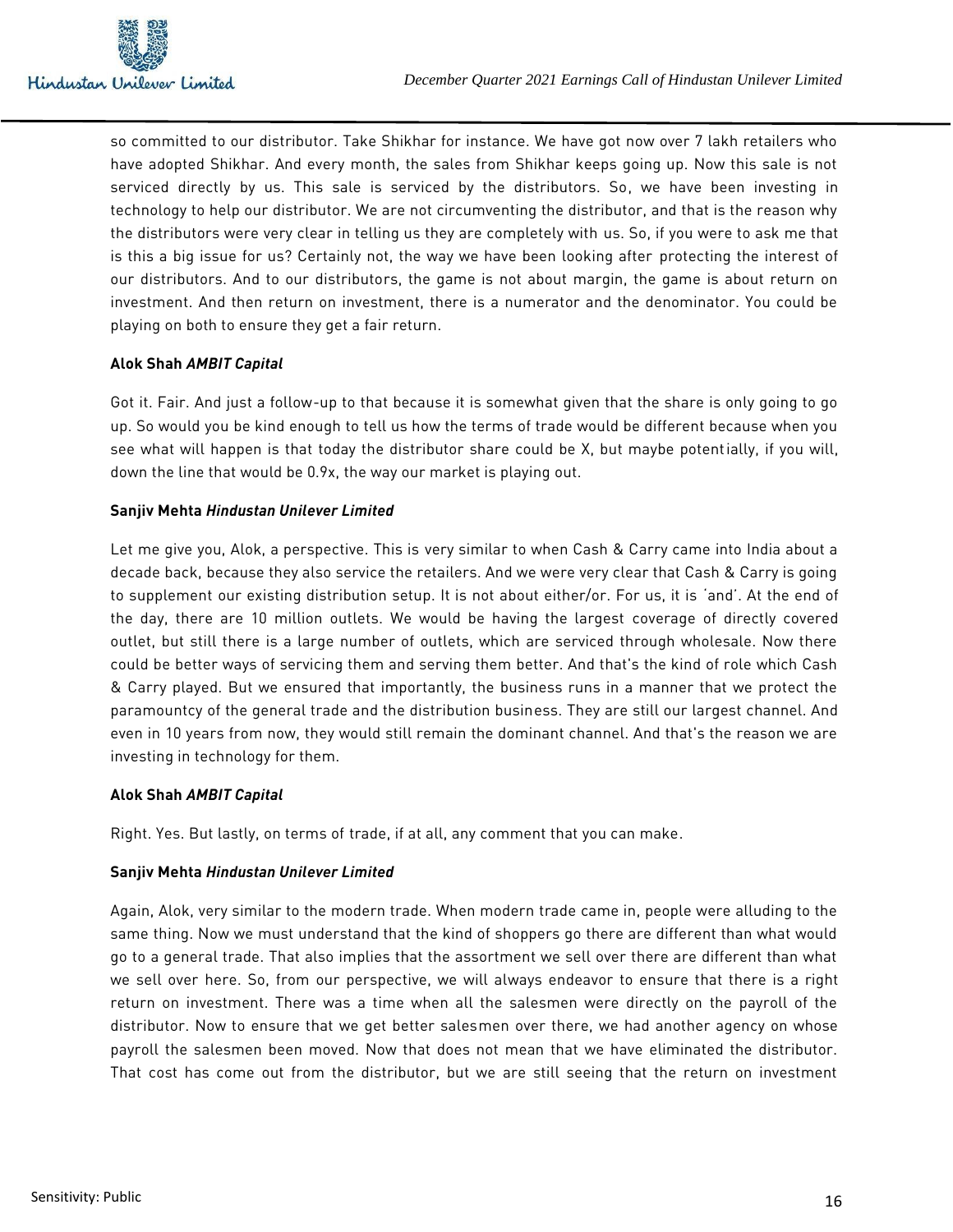

remains constant. So, there will be areas where we will bring in productivity and efficiency and there will be areas where we will invest more to ensure they get the fair return on investment.

# **Alok Shah** *AMBIT Capital*

My second question, you previously touched upon B2C and do very clearly talking about this premium division that you have set up. Are we looking at more disruptive innovations and because some of the innovations that we have been discussing, I mean, to me sorry but to me seems more adjacency rather than any disruptive innovations, which can counter B2C. So what can we expect? And specifically in which category would it be B2C or your views on the same.

## **Sanjiv Mehta** *Hindustan Unilever Limited*

See, now when you look at innovation and when you look at it from a perspective of disruptive, disruptive innovations could be in any way. It could be in products. It could be in business model. And whether it is a route to market or whether it is any other way or it could be disruptive in processes that give you a massive savings. Now as a company, which is high on innovation, we look at it from all lens. And now you may find some time that certain trends are captured by some company before us. So be it. Not all the trends would be captured first always by us. But look at the way we have grown the liquids business in Home Care, it's been absolutely fabulous. Look at the way we are now growing our hair conditioner business, it has absolutely been fabulous. Or look at the way we have over the years grown the color cosmetics business. So we do innovate, sometimes we are not first, but so be it, we could come second and still be better.

## **Alok Shah** *AMBIT Capital*

Got it. Lastly, if I can just squeeze in 1 more. The whole concern on the rural while you were forced to call out in the previous quarter, somewhere that has now started to get reported very slowly but there are talks on construction pickup infra pickup. So where in this whole curve of rural distress or softening of rural market where you think we are in, by when potentially you think we could be talking about more of a revival.

## **Sanjiv Mehta** *Hindustan Unilever Limited*

Thank you for that question. What also has happened that there are certain sectors during the COVID period have been impacted severely. If you look at restaurants, we do the Unilever Food Solutions services restaurants, about 30% of the restaurants across the country have shut down. If you look at tourism, hotel industry, that has been impacted severely. A lot of people have gone back to their hometowns in rural areas. And that is the reason why the utilization of MGNREGA is higher than the pre-COVID level. And the benefit and what I believe, Alok, that during the intervening period before the private capital investment kick start, which in turn would depend on private consumption moving at a much higher rate, government will have to play a big part. And that is the reason we believe that in this budget, the Government of India should not be radically bringing down the fiscal deficit. They will have to play that big part and investments play a big part because it has a multiplier effect over many industries, creates jobs and it results then in the growth coming back. So, they would have to play a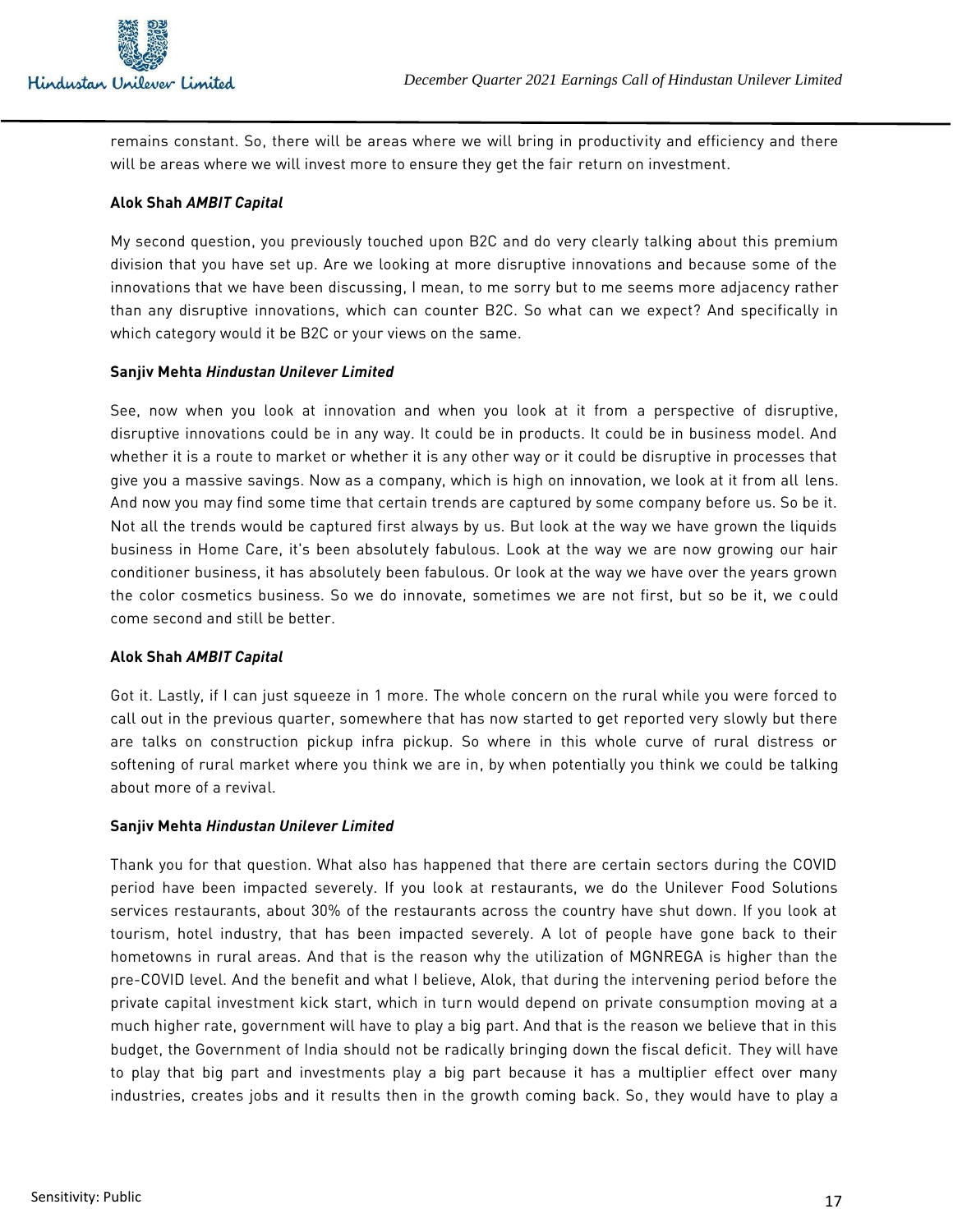

part. I think the government should also increase the outlay on MGNREGA. It has touched about close INR 1 lakh crores, perhaps it could be higher getting into the new year. And also the benefits that they provided to the rural stressed and rural poor perhaps should continue for more time until the economy completely stabilizes. Because think of it, Alok, at the end of this fiscal year, the economy would be at the same size as 2019, 2 years back. So, we have virtually, as a country, lost the normative growth rate for 2 years. So, it's a recovery underway, recovery has not yet fully happened.

# **Alok Shah** *AMBIT Capital*

Got it. Absolutely clear. And I just hope that the state government also bulk up their spending.

## **Sanjiv Mehta** *Hindustan Unilever Limited*

Yes, absolutely.

## **Operator**

The next question is from the line of Vivek Maheshwari from Jefferies.

#### **Vivek Maheshwari** *Jefferies*

A few questions. Just continuing with the earlier ones. So one of the slides in your presentation where you have given Nielsen market growth in volume terms, of course, rural is negative. During this period, is it that urban is also not growing to actually being negative?

## **Sanjiv Mehta** *Hindustan Unilever Limited*

Urban volume growth is about flat if you look at the last 3 months. And again, urban is not a homogenous entity because there are also urban low-end consumers. And there are the high-end consumers, which are much more resilient from a pricing perspective. But the impact on rural is much more than compared to the urban volume growth numbers.

## **Vivek Maheshwari** *Jefferies*

Got it. And while you have explained right at the beginning as well as to the previous participant, but as I heard you, it looks like that rural may still take time to recover. Will that be a fair conclusion?

## **Sanjiv Mehta** *Hindustan Unilever Limited*

Rural, in our country, depends on many factors. One is, of course, the harvest has to be good. But thankfully, the sowing has been good. So I see no reason why the harvest should not be good. The second is also the role that is played by MSPs, etc. because over the years, the wage rate inflation has been pretty low in rural area. And the third is in one aspect we should not forget that in rural, while the volume growth are negative, the value growth are still positive. It's not reached the stage. And if you look at the 2-year CAGR basis, then the value growth in rural would be looking even a bit better, but albeit '19 was a soft year for rural area. So a lot of dynamics are at play, but the consumption is not something which changes overnight. If you were to ask me, Vivek, will February month result in the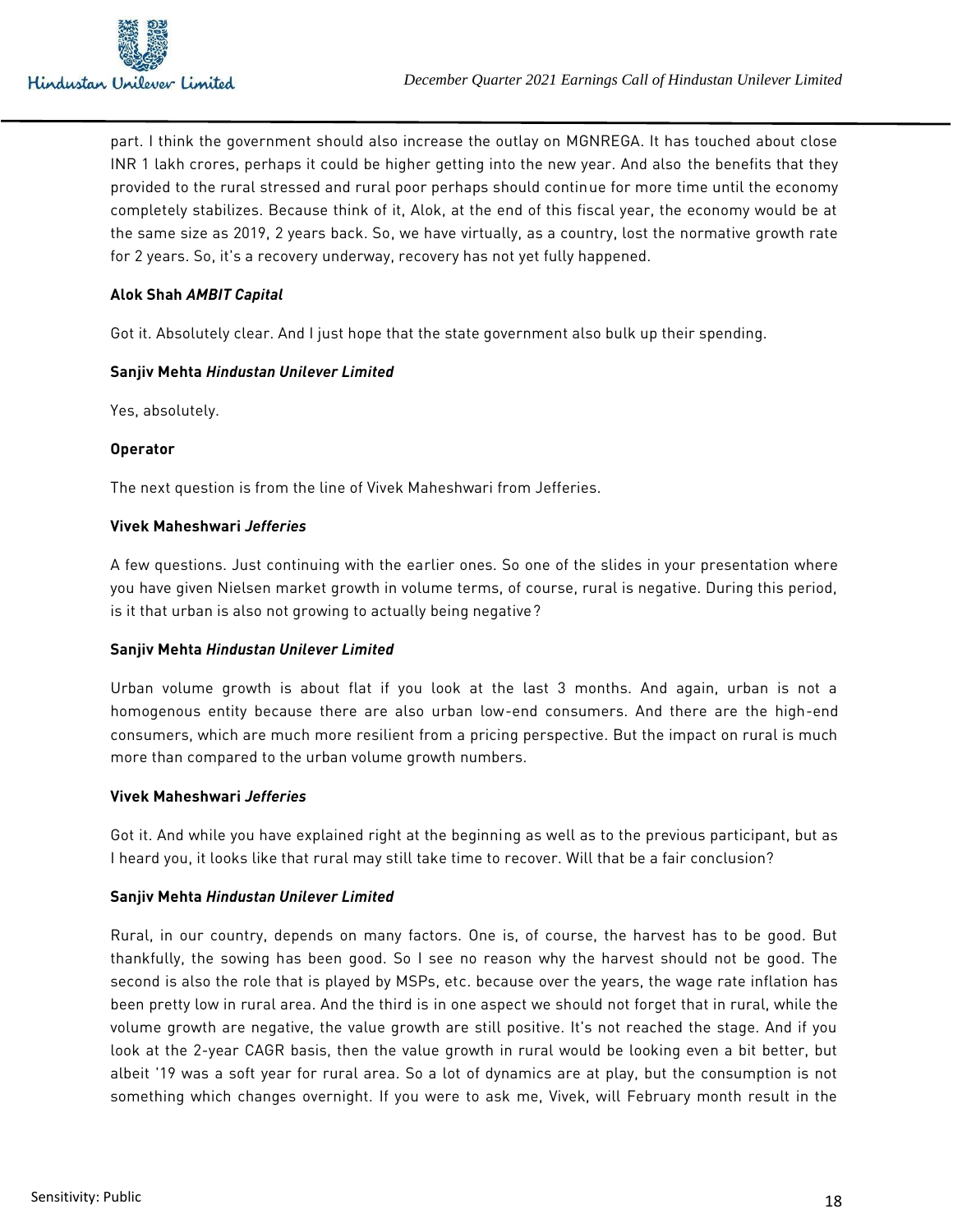

consumption changing, it doesn't happen. It slows down also over a period of months, and it picks up also over a period of months. I think in many ways, the volume growth would be linked to the softening of the commodity prices and the other variable is money in the hands of rural consumers. So, these are the two things which will play when you start seeing the volume growth come back. And that's the reason during this period, our focus is on ensuring that we keep growing our market share and keep protecting our business model. Now this is unprecedented. We have not seen this kind of inflation in multiple commodities all coming together. So that's the deck of hands we have got and important bit is how do we adapt to this deck of hands and still play a game and come out as winners.

## **Vivek Maheshwari** *Jefferies*

Sure. Got it. And Sanjiv, you made a comment that March quarter inflation on a sequential basis, it's going to be still higher. But if I let's say, marry this with the price hikes that you are taking, does that still mean that margins on a sequential basis, maybe let's say, flattish to plus/minus here and there? Or do you think that because the portfolio is continuing to see price hike, and I'm guessing with this kind of inflation, you will have to still take up prices. So from a margin standpoint, it should still be, let's say, stable, give or take?

## **Ritesh Tiwari** *Hindustan Unilever Limited*

Thanks for the question. See, what we have called out are very clearly two elements. In times like this, when inflation is very firm, and as you mentioned that in March quarter'22, we do expect sequential inflation further than that happened in December quarter, that happened in September quarter. Our decisions will be very similar, and our actions will be very similar to what we articulated which are two. Number one priority is to ensure that we're able to grow our consumer franchise. And hence, competitiveness and market share remains first port of call in terms of KPI that we want to deliver. The second area is, of course, to protect the business model, which means we want to ensure that, as inflation further picks up, we want to maintain our EBITDA margins in healthy range. You've seen the last 4 or 5 quarters, we've seen inflation of a very high order. And we did that every time we had very consistent narrative that when inflation happens, we will drive very hard savings, we will maintain competitiveness, and we will maintain our margins in a healthy EBITDA range. This is what exactly what we want to do is to gain consumer franchise and keep protecting the business model.

## **Vivek Maheshwari** *Jefferies*

Got it. And 1 related question. I was just reading in the last couple of days, Indonesia is talking about, in some ways, tightening exports of palm. Do you have any views on its implication either from a pricing standpoint or supply standpoint for Hindustan Unilever?

## **Ritesh Tiwari** *Hindustan Unilever Limited*

Indonesia is the largest market where palm is produced and sold along with Malaysia. We have not seen as yet any amount of implications on supplies of palm, which comes in. And of course, a lot of palm comes in the country. As you know, we use PFAD, which is a product which comes out in the processing and refining of the oil which happens, there's enough amount of supply of PFAD in the country. So we don't see as we speak now, we don't see an impact of supply issues with palm. Now of course, these commodities are cyclical in nature. We do expect it to further come up in March quarter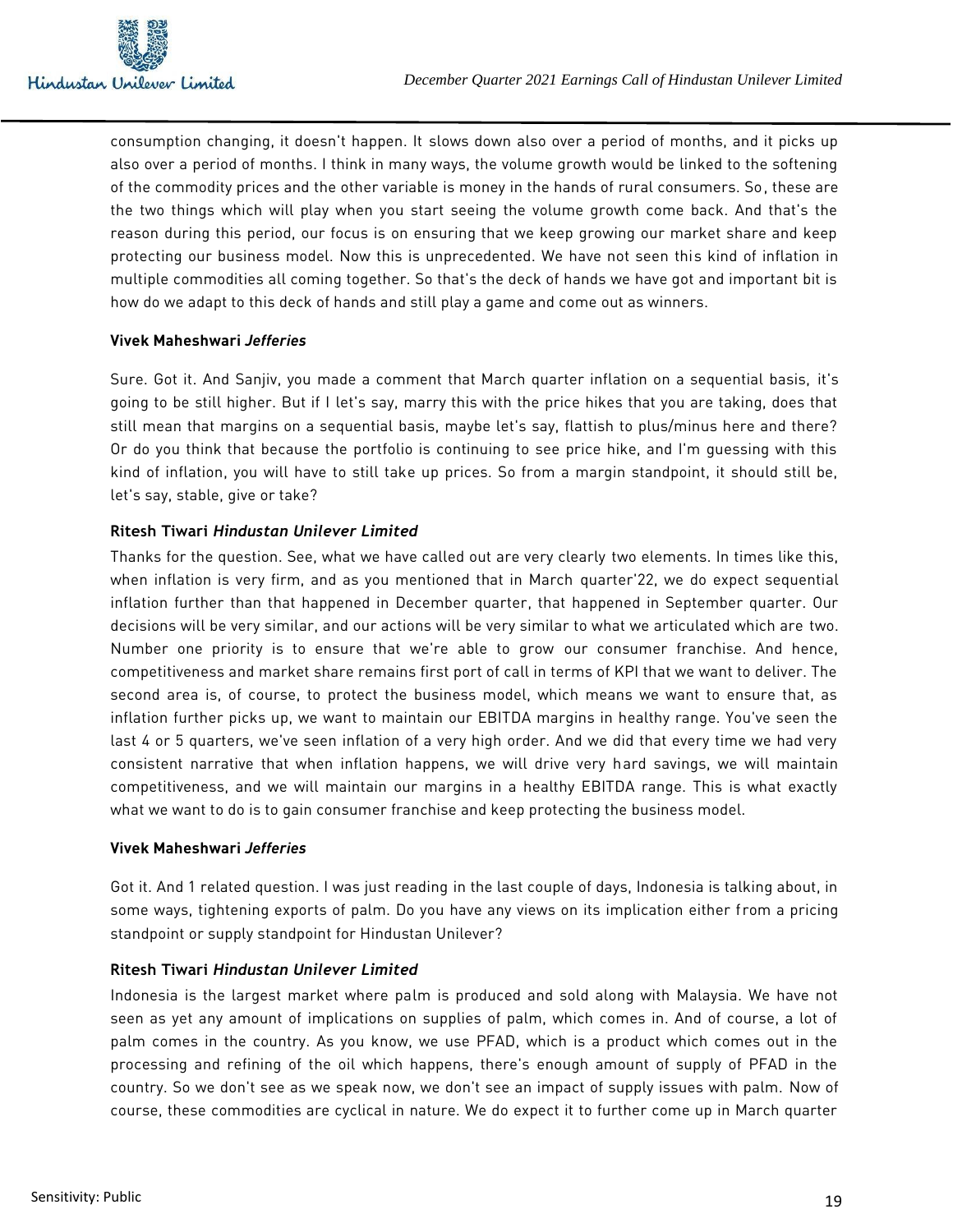

and the prices will remain supported. But as you get into season and depending upon how the production takes place and you also know what happened at the peak of COVID when there were labor issues, availability of labor in palm plantations in Indonesia, production took a beating. It was not the agriculture output, which was an issue but labor was an issue. We do hope that with world coming out much better with far better vaccination and infection being not as severe as you've seen in earlier waves, we should expect to see very good labor availability. And hence, hopefully, the season is good, we should see good palm production. So now those variables we'll only know as we get into season. But as we speak now, we don't see any stress in terms of volume availability, but yes, prices are supported in short term and hence, we do see prices will remain supported in March quarter. And of course, the second variable is crude for us, which impacts our home care business, it impacts plastics. And as you've seen at 80-plus levels, crude has remained supported. That brings in dynamics of price inflation across home care and across personal care as well, personal care because of the impact on plastics. Now the strategy will remain exactly, as I mentioned earlier, which is to keep balancing competitiveness and keep protecting the business model. And we will do that consistently.

## **Sanjiv Mehta** *Hindustan Unilever Limited*

Vivek, I find this a bit counter-intuitive Indonesia curtailing supplies because look at it from this lens that Indonesia, it's not that they're going through a great economic cycle. They're going through tough times as well, and palm is one of the big export commodities. In fact, they would try to maximize the exports and help the economy rather than curtailing supplies.

#### **Vivek Maheshwari** *Jefferies*

Sure, Sanjiv. And last question, if I may, which is a small one, but you have already spoken about Horlicks, Sanjiv. Horlicks is a powerful brand, but any plans to make it a platform or an umbrella brand and get into newer categories because you only spoke about HFD but if you take a 3-5 year view, do you think Horlicks extending into newer segments?

## **Sanjiv Mehta** *Hindustan Unilever Limited*

Yes. We are working on a huge number of innovations. And our first objective is to do the integration, set the fundamentals of the brand right, get the growth going in the core of the HFD and then we would be looking at adjacencies. But you're right, this category, this brand and the technology behind it is giving us huge room to look at it in many different ways. So I would say watch this space, Vivek.

#### **Operator**

The next question is from the line of Vishal Punmiya from Nirmal Bang.

# **Vishal Punmiya** *Nirmal Bang*

My question is on the volume growth. Similar to the domestic consumer sales where you have mentioned the 2-year CAGR, excluding the acquisitions, if you can also help with the UVG on a 2-year CAGR basis and also for the same number for the previous quarter to basically understand the trend of UVG on a 2-year CAGR excluding the acquisitions.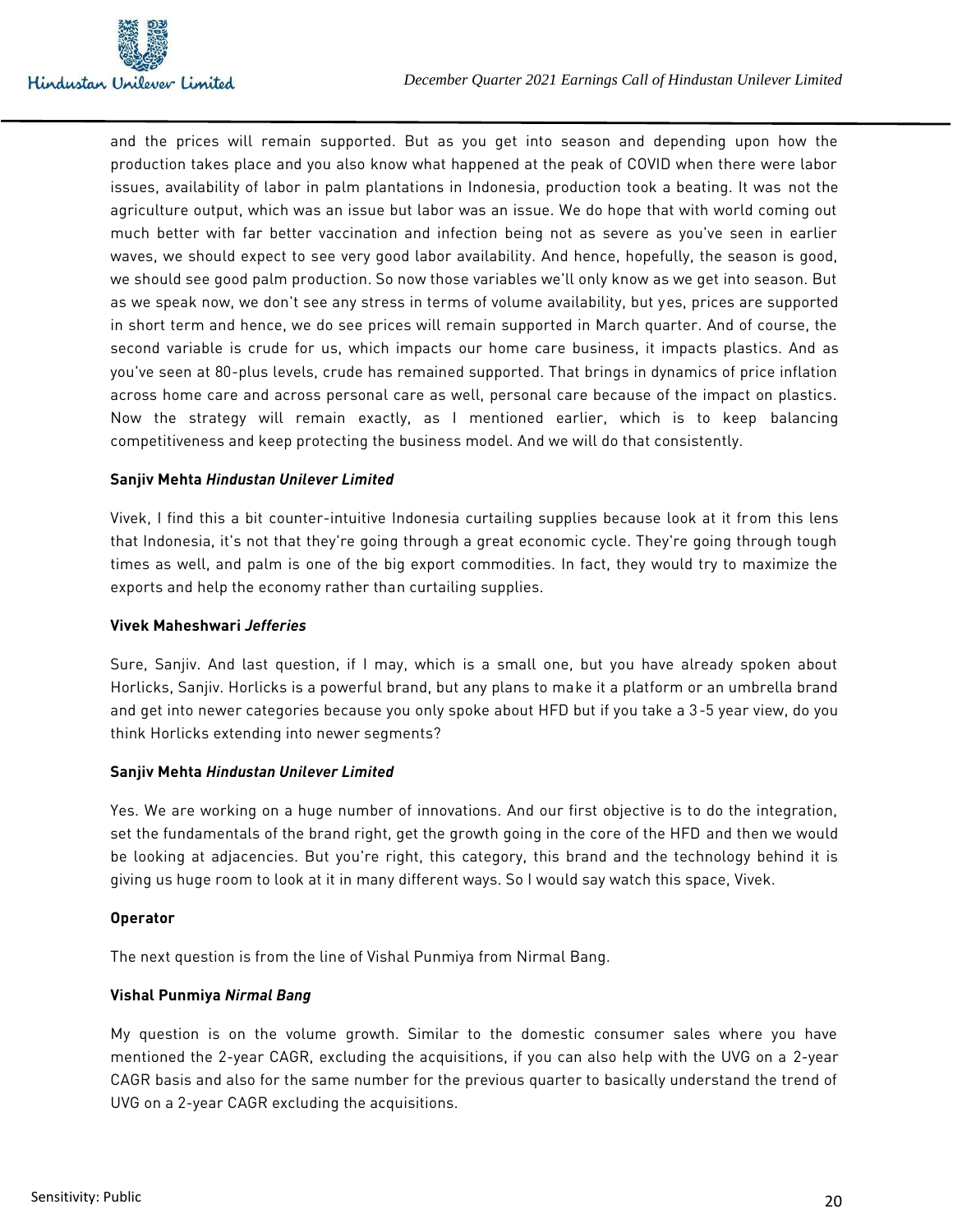

#### **Sanjiv Mehta** *Hindustan Unilever Limited*

Vishal, Ritesh would give a more nuanced answer. But in principle, if I may tell you, that if you look at it, whether from a market lens, whether you look at from an own company lens, the categories which are most impacted on volumes are those which have raw material input prices going up much more. So these would be categories like fabric cleaning, this would be a category like skin cleansing. And if you look at a 2-year period, tea where the price has gone up significantly. These are where the volume for retails that we have explained have been impacted, whether it's the market or whether it is our business. Ritesh, anything else you would like to add?

#### **Ritesh Tiwari** *Hindustan Unilever Limited*

You captured it pretty well.

#### **Vishal Punmiya** *Nirmal Bang*

So would that trend be similar for 2Q and 3Q in terms of a 2-year CAGR number? Or would it be declining or slightly higher in nature?

#### **Ritesh Tiwari** *Hindustan Unilever Limited*

See what has happened, one of the things which we called out earlier that the composition of growth typically, in the past, if you would have a composition where two-third growth would come from volume and one-third would come from price. That equation has evolved with significant inflation that we have seen, and we're talking from serious levels of inflation. One of the charts we talked about that the total material cost against the baseline of FY'20 is 30 percentage increase. This is for all materials put together at a total HUL level. 30% inflation is a scale that we have not experienced in the past. So, what has happened in last few quarters that the equation has changed where the growth is more price-led and volume, as you've seen, as we have reported last quarter, we talked about UVG of 4%, current quarter, we talked about UVG of 2%, that has got impacted. So, the balance has been more towards price compared to volume. But which is also the case of the market, as you saw in the market chart where volumes in the market have taken more impact. Plus, do remember what we called out earlier, the impact of the price point packs, where we take price increases on a INR 1, INR 2, INR 10 by reducing grammages that impacts our volumes. So, we called out in this quarter, for example, circa 2% was the volume impact because of the price that we've done by reducing grammages in that part of the portfolio. So that should give you a little flavor between how the evolution is happening between price and volume. But anything specific my suggestion is can you just pick it up with investor relations team later offline.

## **Operator**

The next question is from the line of Percy Panthaki from IIFL.

## **Percy Panthaki** *IIFL*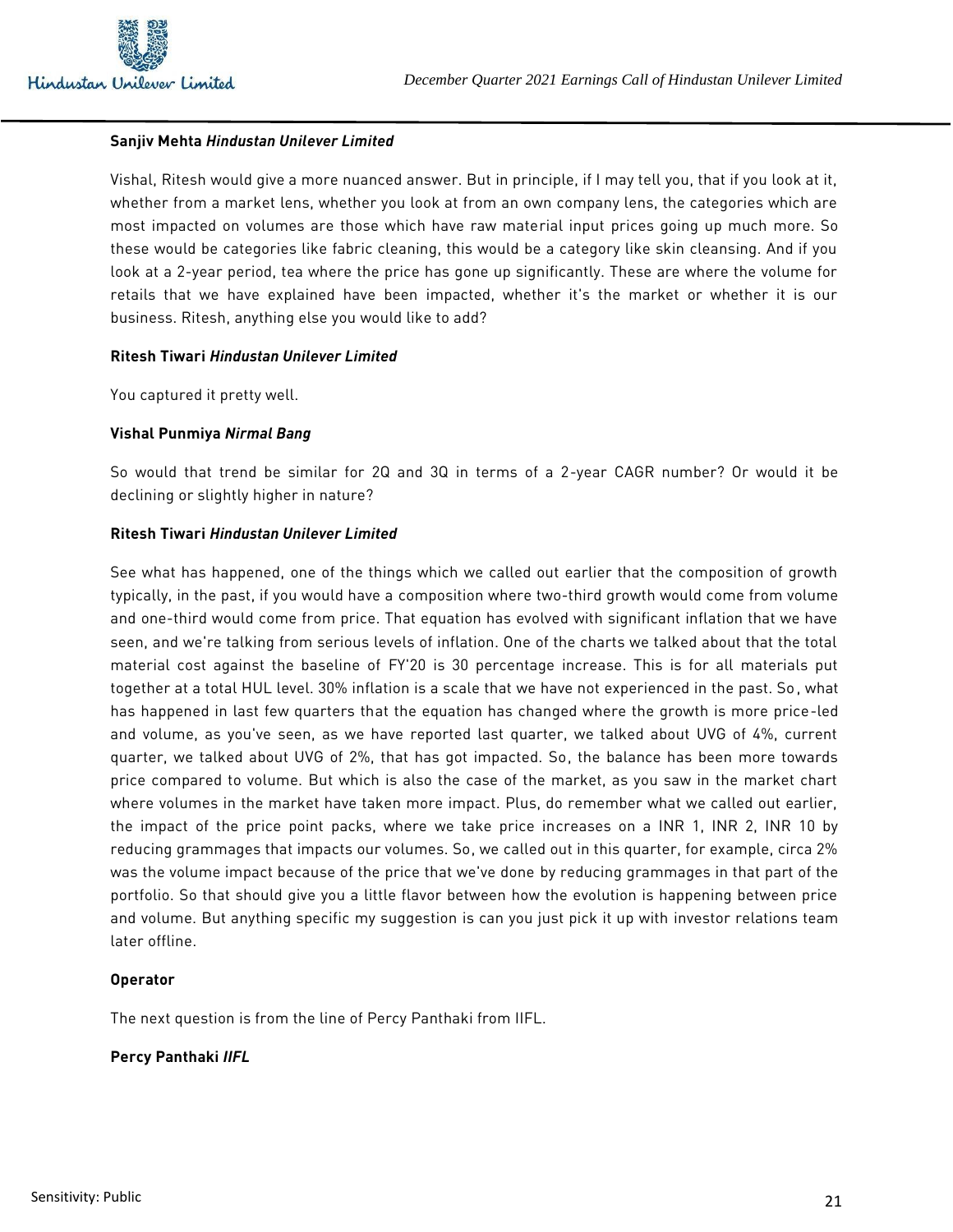

My question is on the demand front. While the volume growth and the demand scenario has remained lackluster in Q3, I think at least the Nielsen data suggests that within Q3, sort of December has been sort of decelerating trend. So just wanted to understand if you think we've seen the bottom as far as demand is concerned or sort of Q4 can see even further pressure compared to what we saw in Q3?

## **Sanjiv Mehta** *Hindustan Unilever Limited*

Percy, in fact, the December numbers of market growth are not very different from the last 3 months of Nielsen reading.

# **Percy Panthaki** *IIFL*

Okay. I see. I see, my mistake then. So basically, there is no reason to believe that there is a further deceleration in demand scenario versus what we've seen in Q3 going ahead?

## **Sanjiv Mehta** *Hindustan Unilever Limited*

Yes, as the data shows.

# **Percy Panthaki** *IIFL*

Okay. Okay. Secondly, I just wanted to ask your take on this. Are you concerned about the loss of wallet share of FMCG in the overall consumer spend? Because what I see is non-FMCG companies' results as they are getting reported be it more niche companies like, let's say, Titan or a Jubilant where the number of customers it serves are lesser. But even, let's say, something like paints where it serves a huge number of customers even at the low income level, etc. The top line growth reported by the non-FMCG segment seems pretty robust. And in that sense, it seems that FMCG overall is losing wallet share with the consumers. So is that a cause for concern? And in your view, what is the reason behind this phenomenon?

## **Sanjiv Mehta** *Hindustan Unilever Limited*

First is, I don't think so. These are very different consumer occasions, very different consumer choices. And in many of those cases, there would also be the pent-up demand phenomenon. There would be a period, during the COVID period, where people would have spent less. They would have deferred the house painting and now they would have been doing the painting, but the clash would not be there. I don't think this is a concern. I don't think from a mid- to long-term basis, there should be any concern about the robustness of the market of FMCG in the country.

## **Percy Panthaki** *IIFL*

Okay. Because I look at all these companies, and obviously, I'm adjusting for the pent -up demand angle, and I still see that the demand there is much stronger compared to FMCG. So while within FMCG, you're doing well, you're gaining market share, the overall FMCG industry itself not doing as well compared to other areas of consumption spend was a little bit of a concern I had.

## **Sanjiv Mehta** *Hindustan Unilever Limited*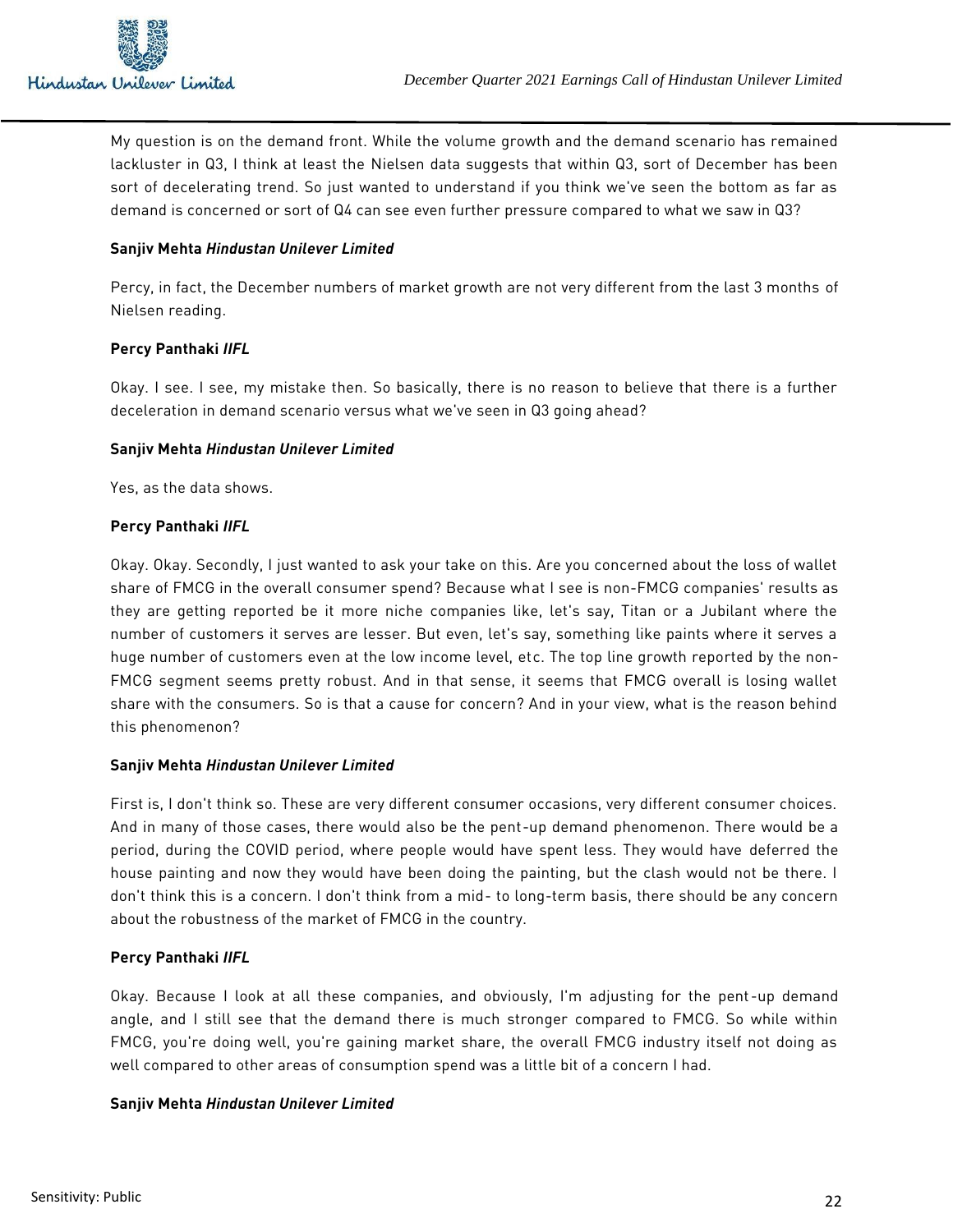Percy, if you really look at it, even during the worst period of COVID, FMCG still grew. There was a quarter or so where because of supply chain constraints it did not, the demand did not disappear. Discretionary took a hit because people were not going out or there will be items which would be impacted because the school children are not stepping out, those would be there. But fundamentally, I don't think there has been any reshaping of FMCG from mid- to long-term basis. Even now the value is still there. Even when you look at 6%, 7% value growth happening in the market, it is still there, even during this tough situation. So, we should not get clouded by volume because volume gets titrated when the costs go up when the prices go up significantly.

# **Percy Panthaki** *IIFL*

Right. And just one hygiene question in terms of methodology. When AC Nielsen gives out market share and calculates market share, does it consider digital or e-commerce sales in the market share calculation?

## **Sanjiv Mehta** *Hindustan Unilever Limited*

Ritesh, now they have started picking up, right?

## **Ritesh Tiwari** *Hindustan Unilever Limited*

Yes. That's right.

#### **Sanjiv Mehta** *Hindustan Unilever Limited*

They have started picking up. Not every D2C they can capture?

## **Ritesh Tiwari** *Hindustan Unilever Limited*

Yes. So, the pickup is there across channels now. It is still thin outside General Trade, but the pickups have started improving with trade gaining more scale in other channels.

#### **Operator**

The next question is from the line of Latika Chopra from JP Morgan.

## **Latika Chopra** *JP Morgan*

I just had 2 quick clarifications on comments that you made earlier. One was this 2% impact on volume in the quarter. What was a similar kind of impact in Q2? Or was this 2% an incremental impact on volume sequentially?

## **Ritesh Tiwari** *Hindustan Unilever Limited*

Latika, yes, you're right. We called out that in current quarter, we had 2% impact of the price point pack It was a very similar range, a little lesser, but in a similar range in the previous quarter as well.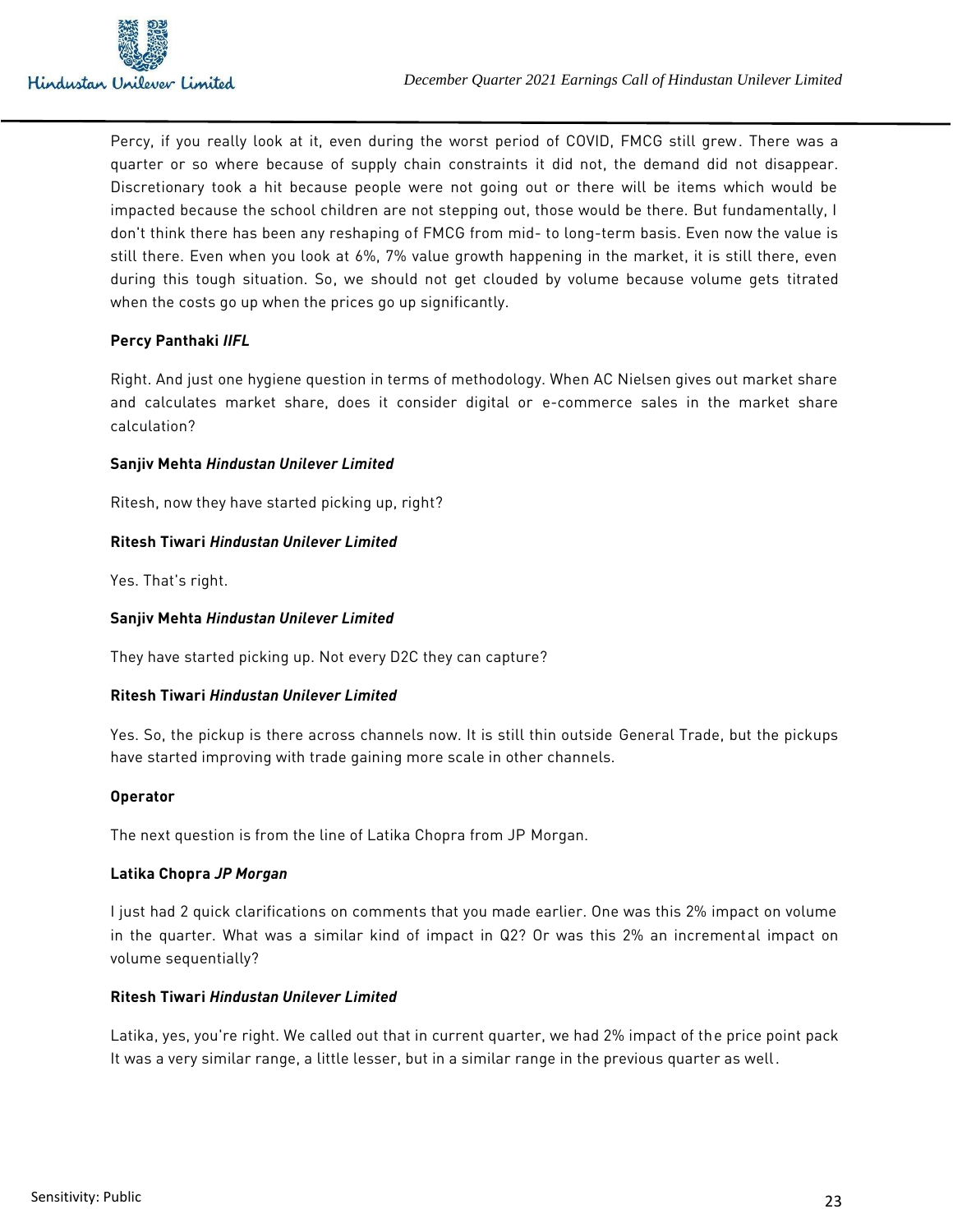

#### **Latika Chopra** *JP Morgan*

All right. And second question, Sanjiv, I heard your comments on the B2C space. But as a leader in this Beauty & Personal care category, I just want to hear your thoughts. Do you think of evaluating, introducing India-specific brands, new brands with differentiated positioning could help cater to the new segments better versus introducing variants under your very well-owned established brands or bringing some of the global brands here? And also in this regard, would you want to participate here incrementally only organically via your premium business unit that you talked about? Or would you be open to consider an M&A route a little more actively here as well?

#### **Sanjiv Mehta** *Hindustan Unilever Limited*

Certainly. Let me answer it in many ways. First is, when we hear a lot of column inch being given to disruptors, we often forget the power of the big brands. So, one should never forget that the incumbent power through big brands is a very powerful force. The second important bit is, you are absolutely right, when we look at the premium business unit, it's not just the existing brands. We have brought in Love Beauty and Planet. We have brought in Simple and those are doing exceedingly well. And you're absolutely right also that there are Indian brands which have a great space to be extended. And one of the brands we are looking at very clearly is Indulekha, for instance. So watch this space, what happens on Indulekha going forward. And you have seen over the years, we are never averse to M&A. And we always look at M&A from a lens of strategy, the value that we can create and the timing at which we would like to get in. Just when we would also not like to go in and acquire a proposition which has not been proven in and it has just got sales by throwing in a lot of money behind consumer acquisition. And if there is not a distinctive property, then we also know it will not sustain in the long run. So, we are very circumspect, but we are looking at all options and we are very clear we are the market leader in Personal Care, and we are not going to give up this space.

#### **Operator**

The next question is from the line of Jaykumar Doshi from Kotak.

#### **Jaykumar Doshi** *Kotak Securities*

My question just got answered. So I have just 1 request. Would it be possible for you to share some data points starting FY '23 that allows us to assess your progress in the B2C space or progress of premium beauty business unit, some data point, maybe market share, maybe growth or the scale as a percentage of revenues, maybe starting FY '23?

#### **Ritesh Tiwari** *Hindustan Unilever Limited*

So, what we have done is, Jaykumar, as you saw that as we had activities and innovation, we started covering the digital space and digital first brands in our conversations. And we will continue to do that as more action keeps happening in that space. So, you will get from us regular updates on our business progress of digital first brands. And for that matter, the way we are evolving our digital sales through multiple channels of eB2B, eB2C. So given the progress that we have done on digital sales, we will keep getting updates from us.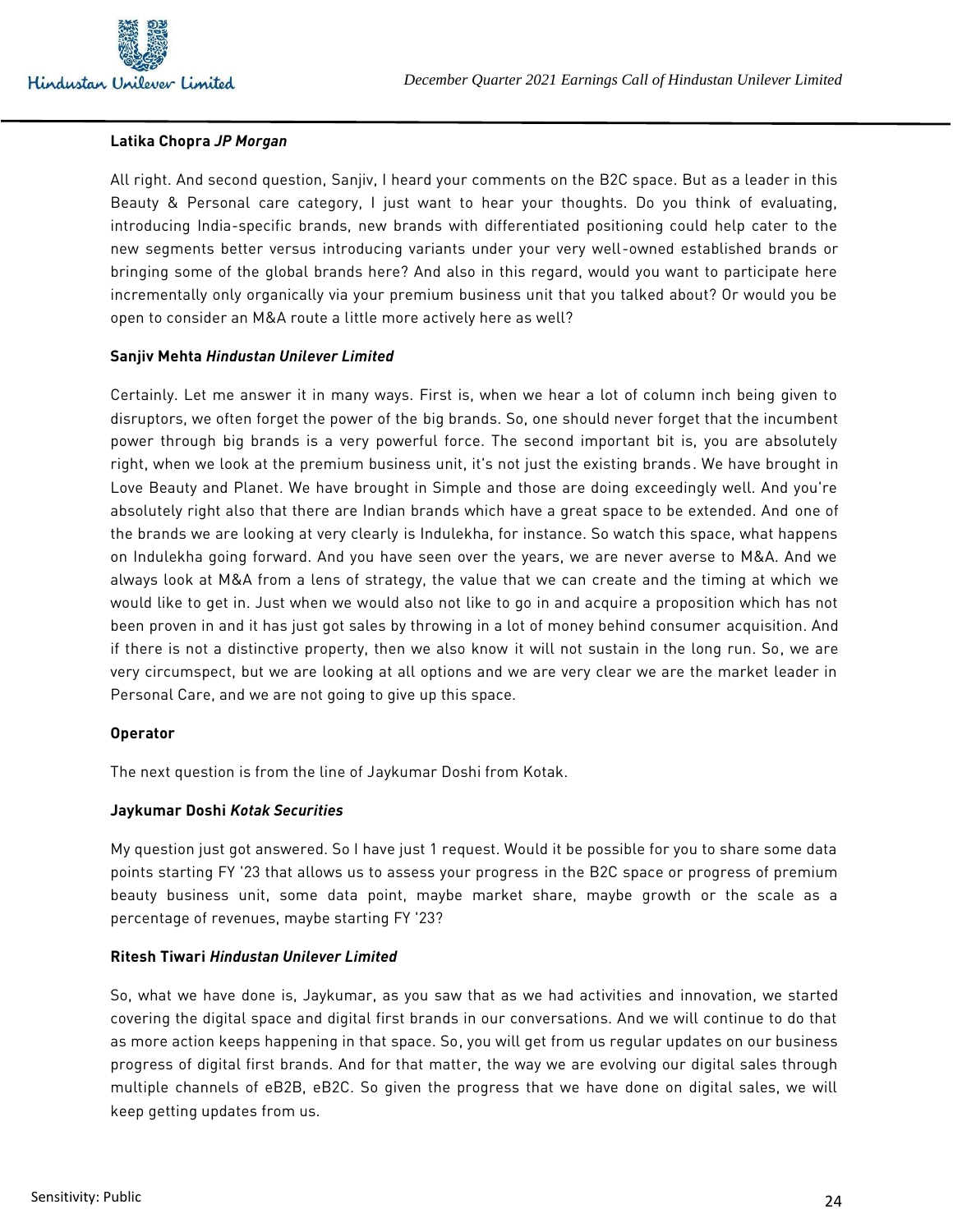

#### **Operator**

The next question is from the line of Mihir Shah from Nomura.

#### **Mihir P. Shah** *Nomura Securities*

So just wanted to understand ad spends a bit better. While they have seen moderation this quarter on an absolute and a percentage of sales, the share of voice has been maintained versus share of market. Now would this be because the market spends have moderated? And if so, would higher sales from digital be a key reason as we understand sales from digital may not require a similar quantum of ad spend versus other channels.

## **Ritesh Tiwari** *Hindustan Unilever Limited*

So Mihir, what we do for our advertising and sales promotion, there are 2 or 3 parameters which determines the amount of investment we do in the quarter. Of course, the amount of innovations and activations we have that determines the lead as to how much we want to invest in a quarter. The second important element is the competitiveness. Ultimately, what we do, as you saw also in the chart that we spoke about, that our share of voice, which means the amount of money we spent in relation to the industry has been more than our share of market. We have maintained that in this quarter as well. Now of course, what has happened given very high amount of cost inflation and cost versus price equation across FMCG industry, we have seen different levels of A&P investment across categories. But our very clear strategy has been to ensure that we maintain healthy investments across our brands and keep driving market development across the portfolio. So, we have not pulled back on any of those. The absolute amount of money then gets, of course, determined by the total amount of investment that happens in the category and in the industry with very clear call out, as I mentioned, that our share of voice has remained above our share of market.

## **Mihir P. Shah** *Nomura Securities*

Understood. Okay. I will have another follow-up on this, but I'll take it off-line. Second question, I wanted to check with you, Ritesh, was the detergents that has seen higher single-digit volume growth this time after quite some time, quite a few quarters. I believe it was flat all along the entire last year. Safe to assume this is because of improving mobility? And would it be a reasonable assumption that other impacted categories, which were impacted by mobility can see a similar pickup in trend?

## **Sanjiv Mehta** *Hindustan Unilever Limited*

Absolutely Mihir, you would have seen, Ritesh gives a cut by more discretionary items and the health, nutrition and hygiene portfolio. And clearly, the more discretionary items, as the mobility improved, the sales went up.

## **Operator**

The next question is from the line of Kunal Vora from BNP Paribas.

# **Kunal Vora** *BNP Paribas*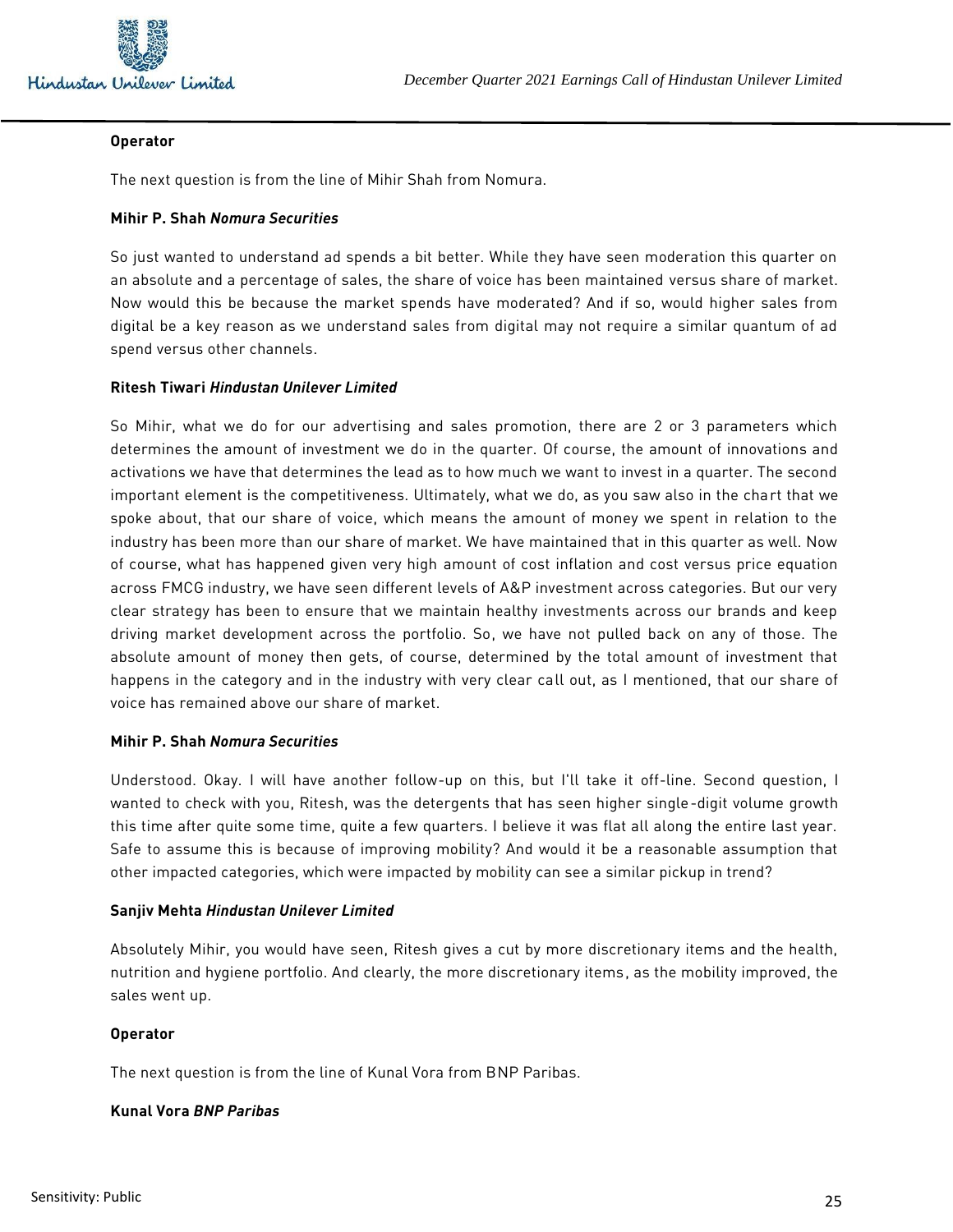Just 2 questions. First is, if you can help us understand the financial impact of PLI scheme. What should we expect over 5 or 6 years? What will be the investment needed from your side and what are the benefits we are expecting? Second, I also wanted to take on coffee. International prices have really shot up while in India, we not really see any major increase in prices from especially in the consumer end. And also, if I look at your sales, it's only about high single digits. So can you help us understand how the procurement work? What is the cost inflation which you are seeing and have you passed on the same.

# **Ritesh Tiwari** *Hindustan Unilever Limited*

So, on PLI, there are 2 clear conditions, (a) is investment conditions and (b) is the growth that we bring in these categories. And over the next 6 years, the way we are able to invest in these categories and the kind of growth we will end up garnering will determine the absolute amount of incentives we will end up getting. But if we still help you with the ballpark number, it will be INR 300 crores to INR 500 crores over the next 6 years, including, as you know, from current financial year, the scheme starts. So, it be INR 300 crores to INR 500 crores range. Let me also call out in the same breath that our intention is to use these resources to invest in these categories to drive market development and to drive capabilities so that we're able to grow at clip pace in these categories.

# **Kunal Vora** *BNP Paribas*

So just a follow-up on that. Will this come uniformly or is it be back ended?

## **Ritesh Tiwari** *Hindustan Unilever Limited*

No, as I mentioned it will be linked. The way it will get panned out will be the rhythm of investment and rhythm of growth. So, I will not be able to give a phasing year-wise but suffice to say, it'd be in a ballpark of 300 to 500 crores. This will be reported in other operating income, that's the line in which this incentive will get reported. We will bring to speed as we keep reporting our information year -onyear, we will give more amount of insight into numbers.

Can you just repeat the second question? I had a little bit of stack.

## **Kunal Vora** *BNP Paribas*

So, the question was that the international coffee prices have moved up sharply. I think maybe highest in the decade. While in India, we have not really seen any major increase in MRPs of coffee. And also your own growth is in high single digits, which implies that there is not really much of an element of pricing or volume growth there. So if you can help us understand how your procurement or what kind of cost increase you have seen in coffee and whether you passed on the same to the consumer.

## **Ritesh Tiwari** *Hindustan Unilever Limited*

On coffee, we are seeing inflation in commodity in India as well. And but not of a scale which we have seen anywhere near to what kind of inflation which has happened to tea. So, it's in a smaller narrow range compared to what we've seen in other commodities. So I would not say something very